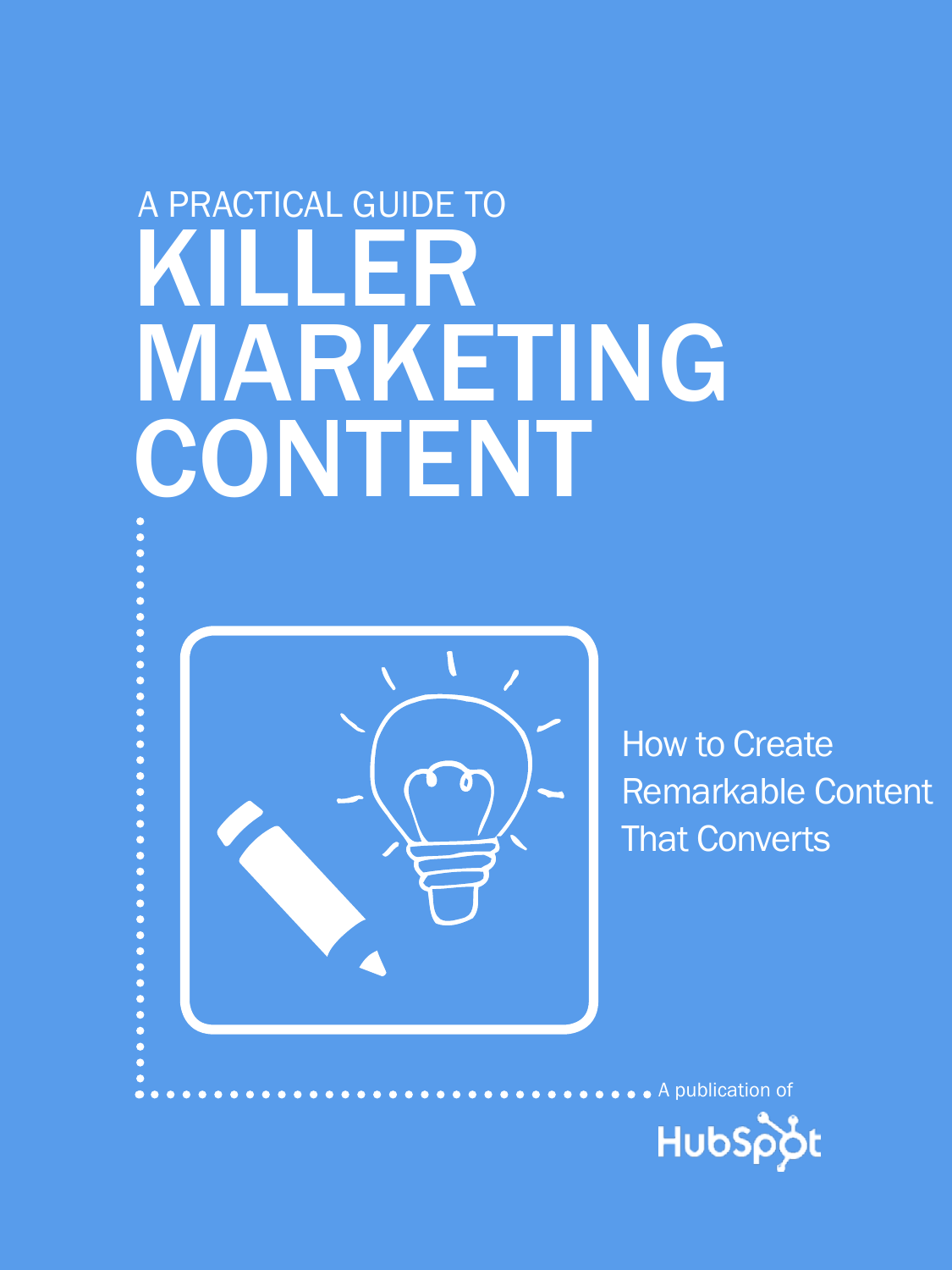#### IS THIS BOOK RIGHT FOR ME?

2

Not quite sure if this ebook is right for you? See the below description to determine if your level matches the content you are about to read.

#### INTRODUCTORY

Introductory content is for marketers who are new to the subject. The introductory level of this topic is our ebook, How to Brainstorm [Content that Rocks and Converts.](http://www.hubspot.com/How-To-Brainstorm-Content-That-Rocks-And-Converts/) It includes step-by-step instructions on how to get started with content creation.

#### INTERMEDIATE **This ebook!**

Intermediate content is for marketers who are familiar with the subject but have only basic experience in executing strategies and tactics on the topic. This content typically covers the fundamentals and moves on to reveal more complex functions and examples. After reading it, you will feel comfortable leading projects with this aspect of inbound marketing.

#### ADVANCED

Advanced content is for marketers who are, or want to be, experts on the subject. In it, we walk you through advanced features of this aspect of inbound marketing and help you develop complete mastery of the subject. After reading it, you will feel ready not only to execute strategies and tactics, but also to teach others how to be successful.

www.Hubspot.com Share This Ebook!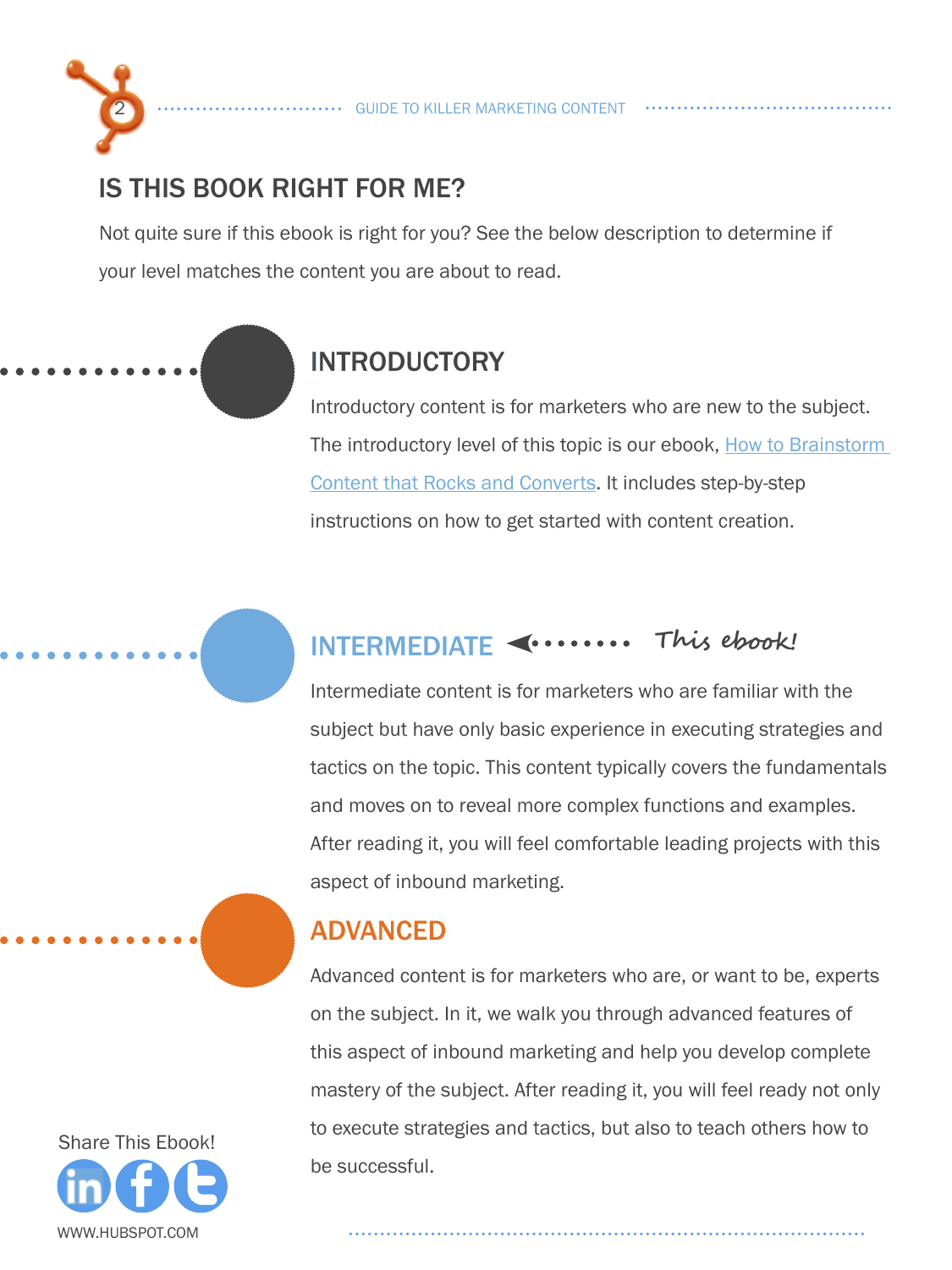. . . . . . . . . . . . . . . . .





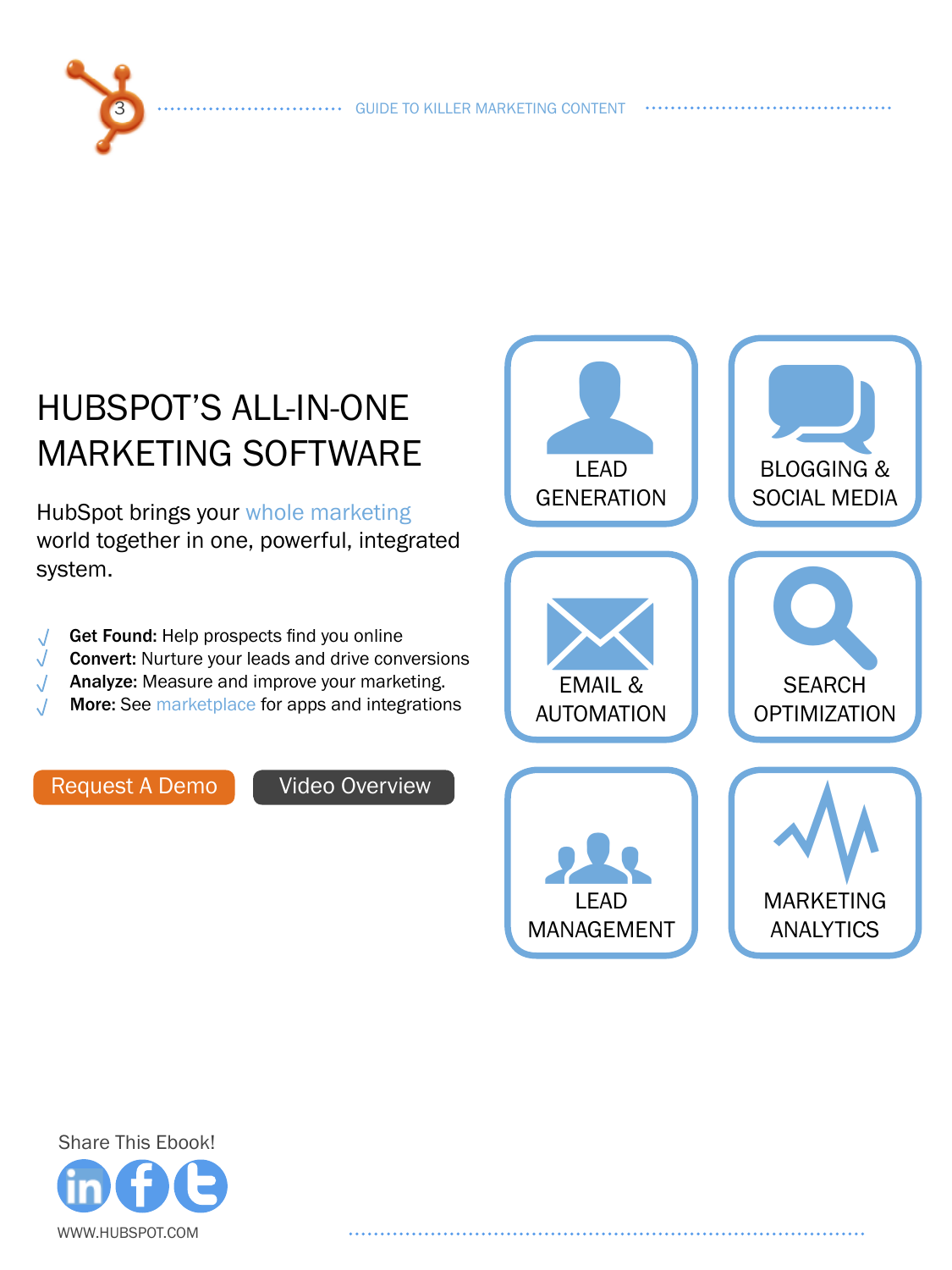#### a practical guide to killer marketing Content

By Sarah Goliger

4

Sarah Goliger works on the HubSpot content creation team and focuses on generating leads by writing ebooks, improving SEO, and building and optimizing landing pages. Sarah is studying Psychology and Business at Brandeis University.



#### FOLLOW ME ON TWITTER [@sarahbethgo](https://twitter.com/sarahbethgo)

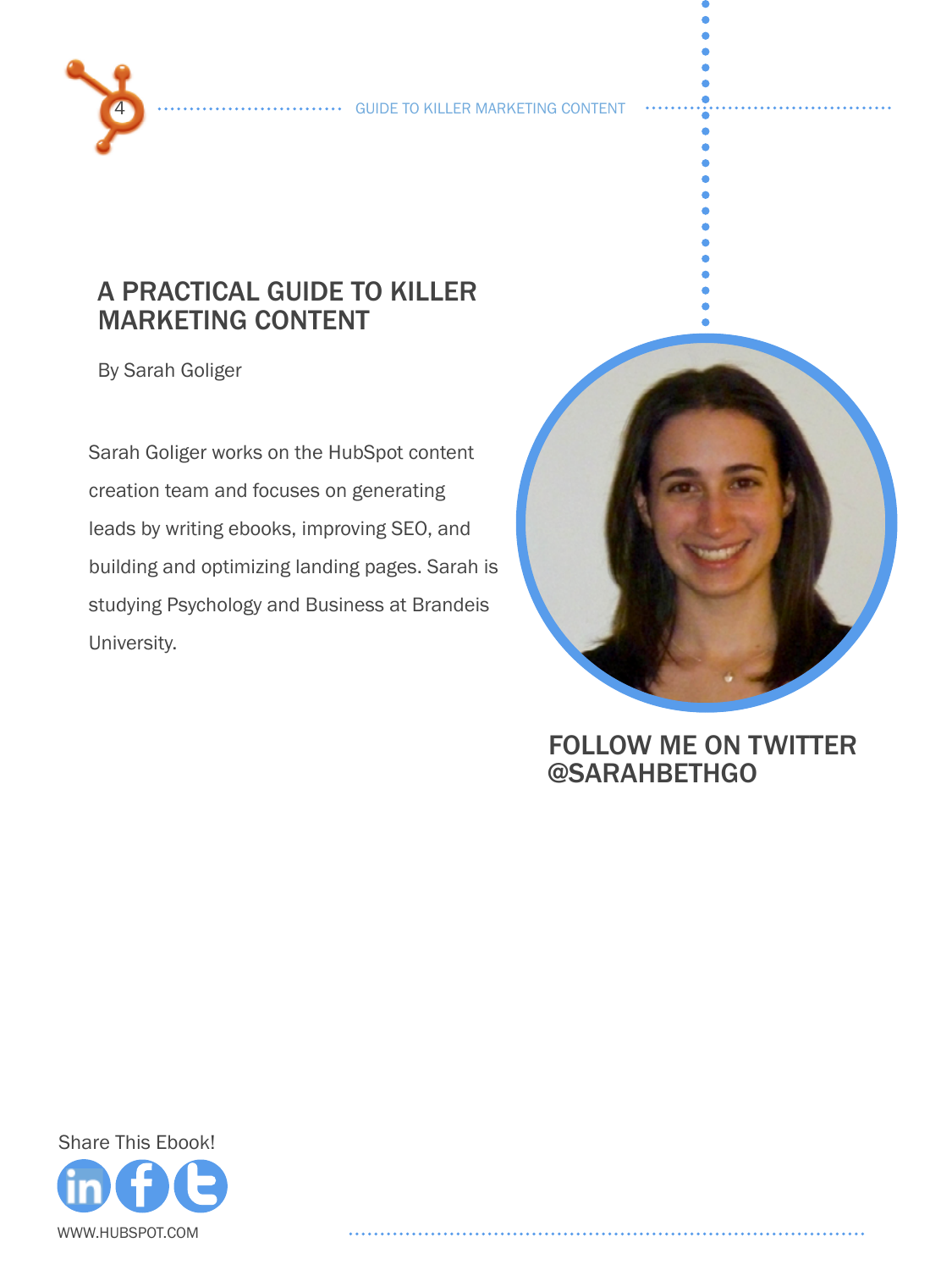

. **. . . . . . . . . .** 

#### **CONTENTS**

[know your audience](#page-7-0) /8 [conduct a content audit](#page-12-0) /13 MAP CONTENT TO THE BUYING CYCLE 716 [create your editorial calendar /19](#page-18-0) [10 tips to create killer content /24](#page-23-0) [conclusion & Additional resources /36](#page-35-0)

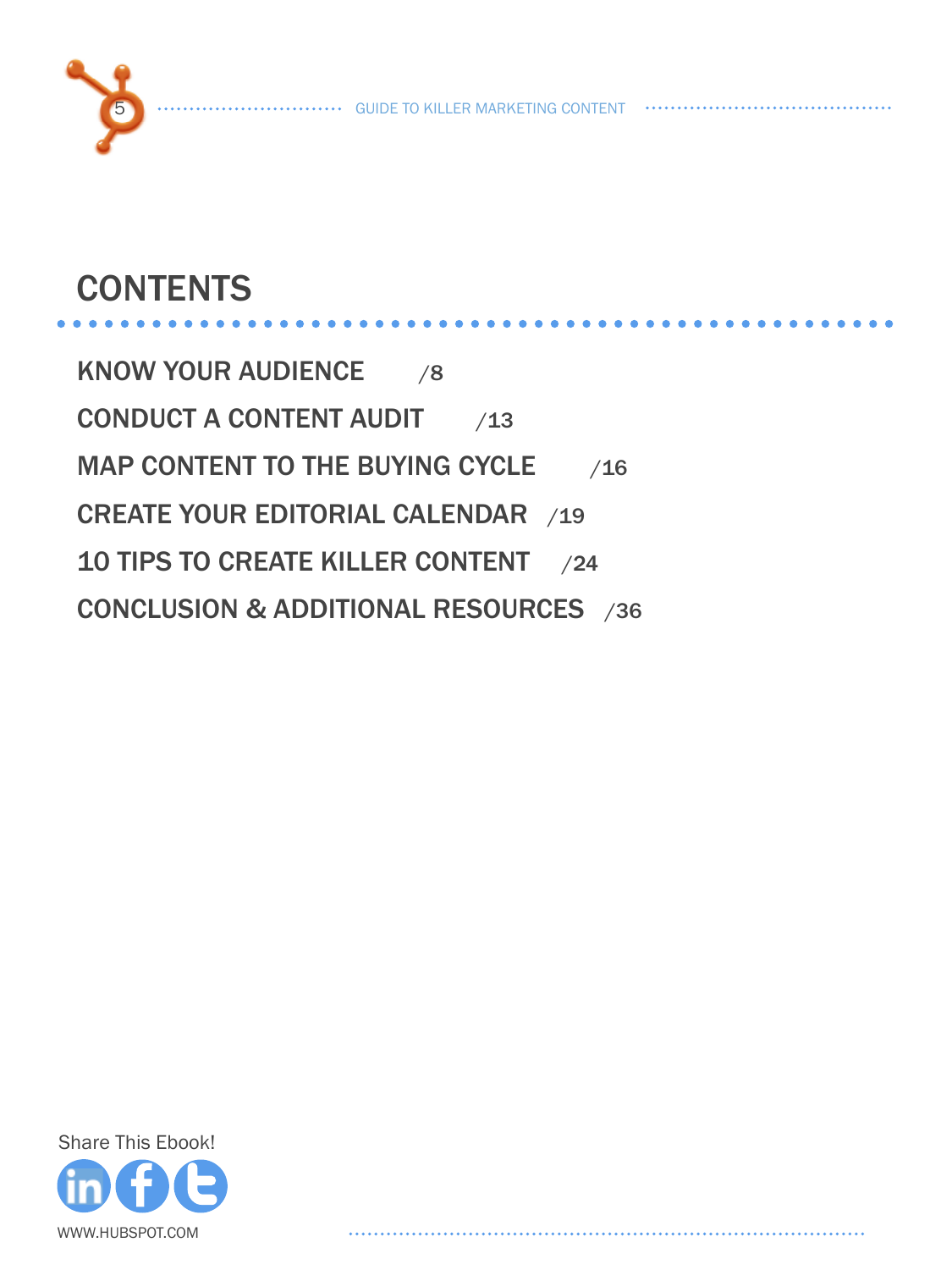*It can't be just any content. It has to be relevant, remarkab content. It has to be relevant, remarkable content.* **"**

6



Pick any day of the week and there's one thing on every inbound marketer's to-do list: creating new content.

Marketers used to create content only when it suited their company's internal needs – say, when they had a new product to promote. Well, inbound marketing forces you to give up that approach.

Now marketers need to produce a constant flow of new content, from blog posts and social media updates to videos, ebooks, and webinars. This content serves them in many ways: it improves their search engine rankings, drives traffic to their websites, and helps to nurture existing leads. But it can't be just any content. It has to be relevant, remarkable content.

Constantly coming up with new content can be overwhelming. When inspiration dries up, you risk falling into two equally dangerous traps. If you stop creating new blog posts, videos, ebooks or other content pieces, you turn off a major source of new traffic and leads. Or, if you panic and start pushing out content that's a bad fit for your audience, you risk attracting the wrong kind of visitor while driving away good prospects. So how do you keep up?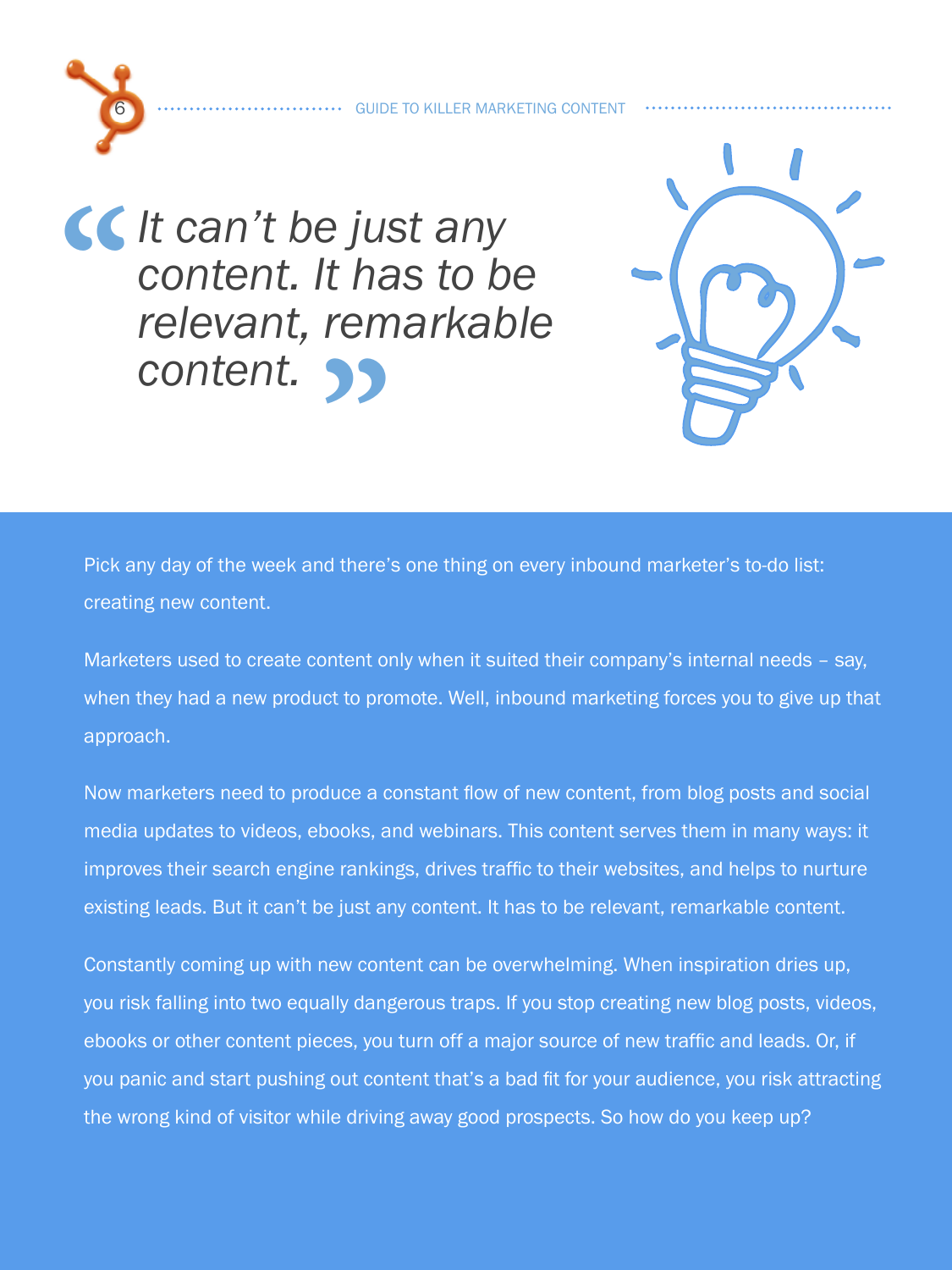

To handle the demands of content creation, marketers have been told again and again to "think like a publisher." It's great advice, but what exactly does that mean? Just how do you think like a publisher?

> **EC** How do you<br>
> think like a<br>
> publisher? *think like a publisher?* **"**

This ebook is your guide to creating an editorial strategy for attracting more business. In the coming pages, we'll discuss the four steps to developing a flow of content ideas that will drive your inbound marketing success: knowing your audience, conducting a content audit, mapping content to the buying cycle, and creating an editorial calendar. We'll also cover ten important tips for coming up with ideas for content that will help you attract more prospects and convert them into leads for your business.

Ready to ensure you'll never run out of content ideas again? Let's get started!

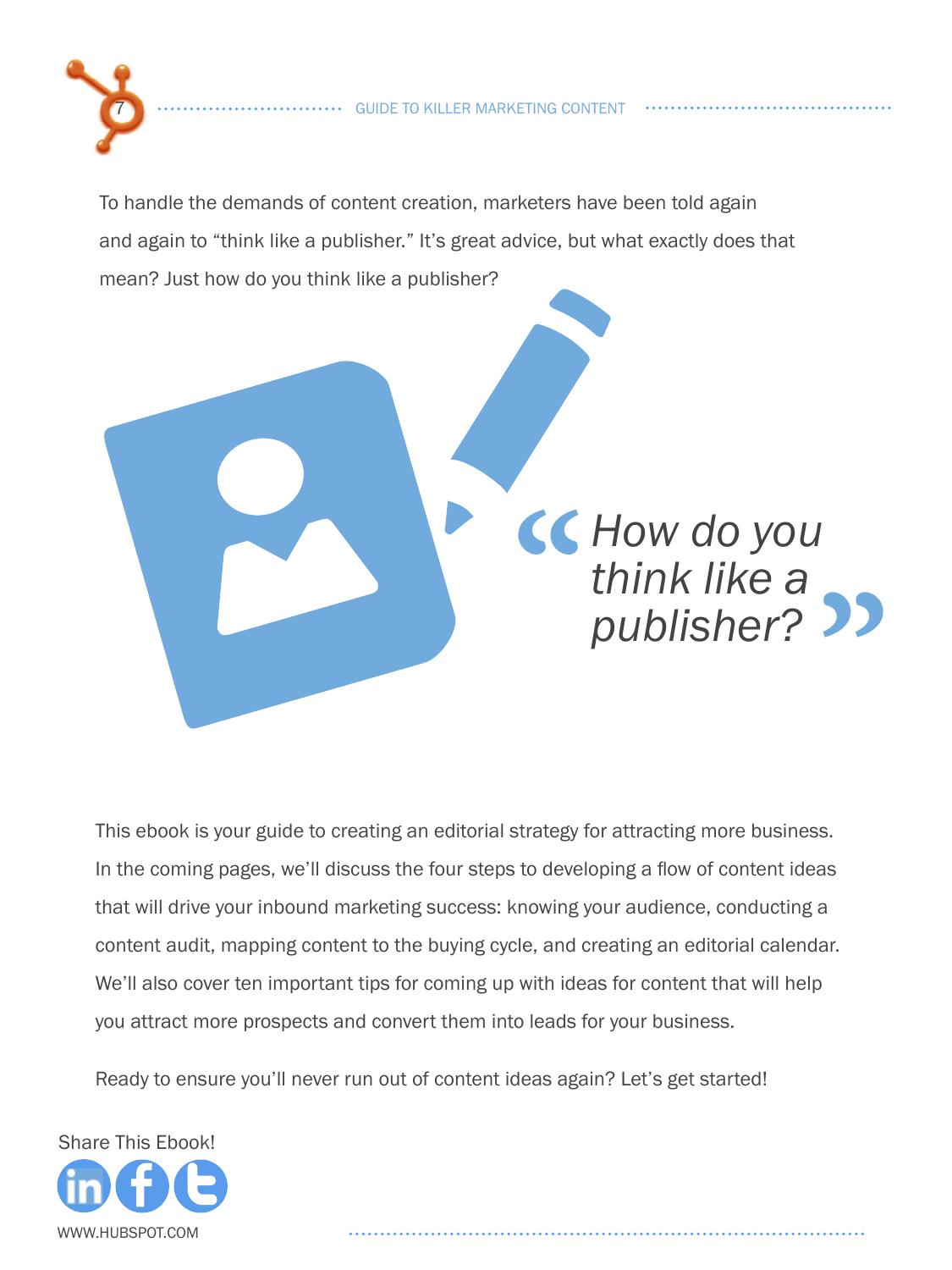# <span id="page-7-0"></span>CHAPTER 1 know your **AUDIENCE**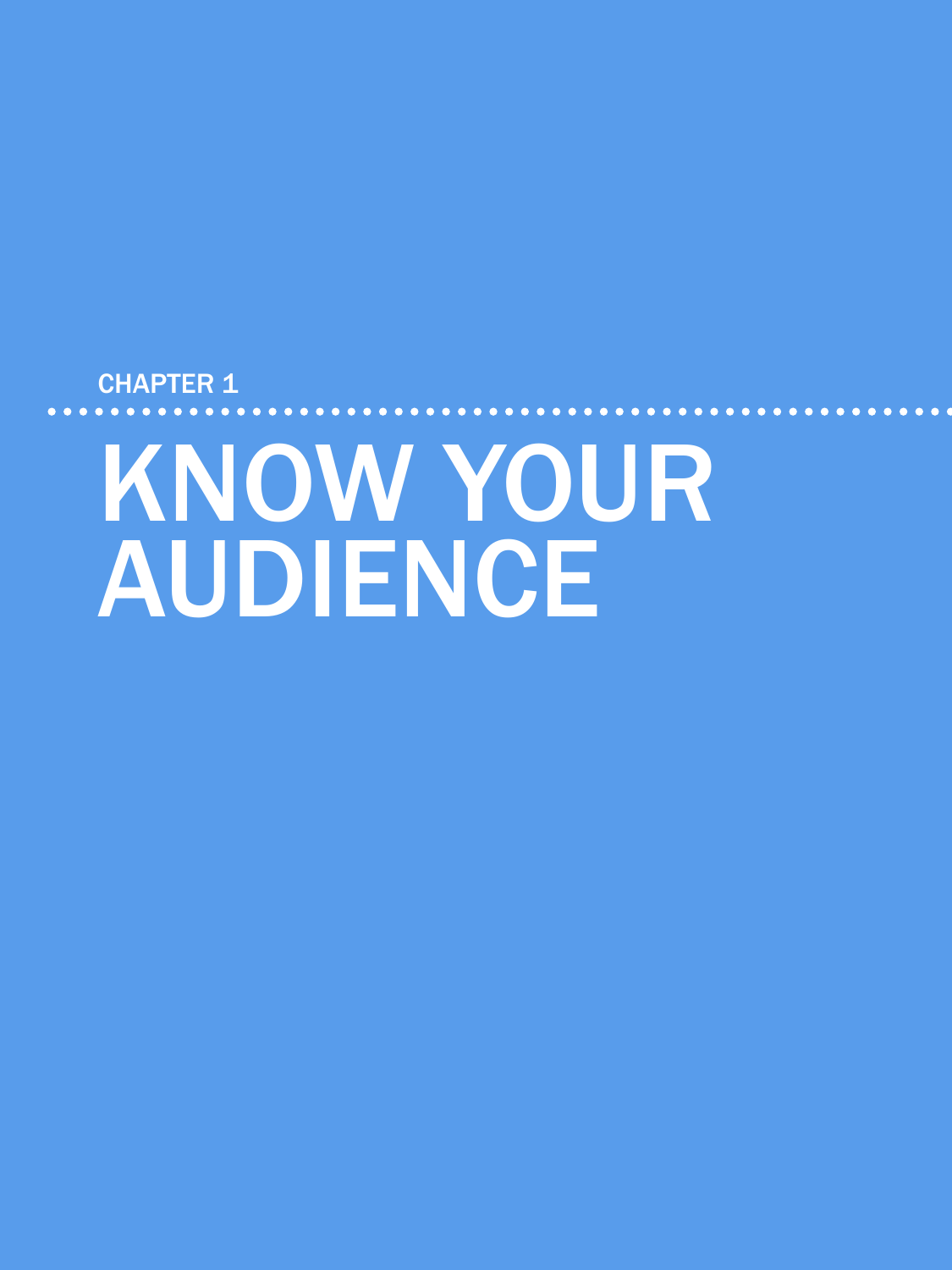

Like publishers, inbound marketers must have a detailed picture of their target audience in order to create optimal content for them. Who are your ideal customers and prospects? What are their biggest concerns, needs, and interests? Where can you reach them – on search engines, social media, or blogs – and what kinds of content do they prefer? These questions will help you develop buyer personas.

Personas are fictional representations of your ideal customers, based on real data about customer demographics and online behavior, along with educated speculation about their personal histories, motivations, and concerns.

www.Hubspot.com Share This Ebook!

9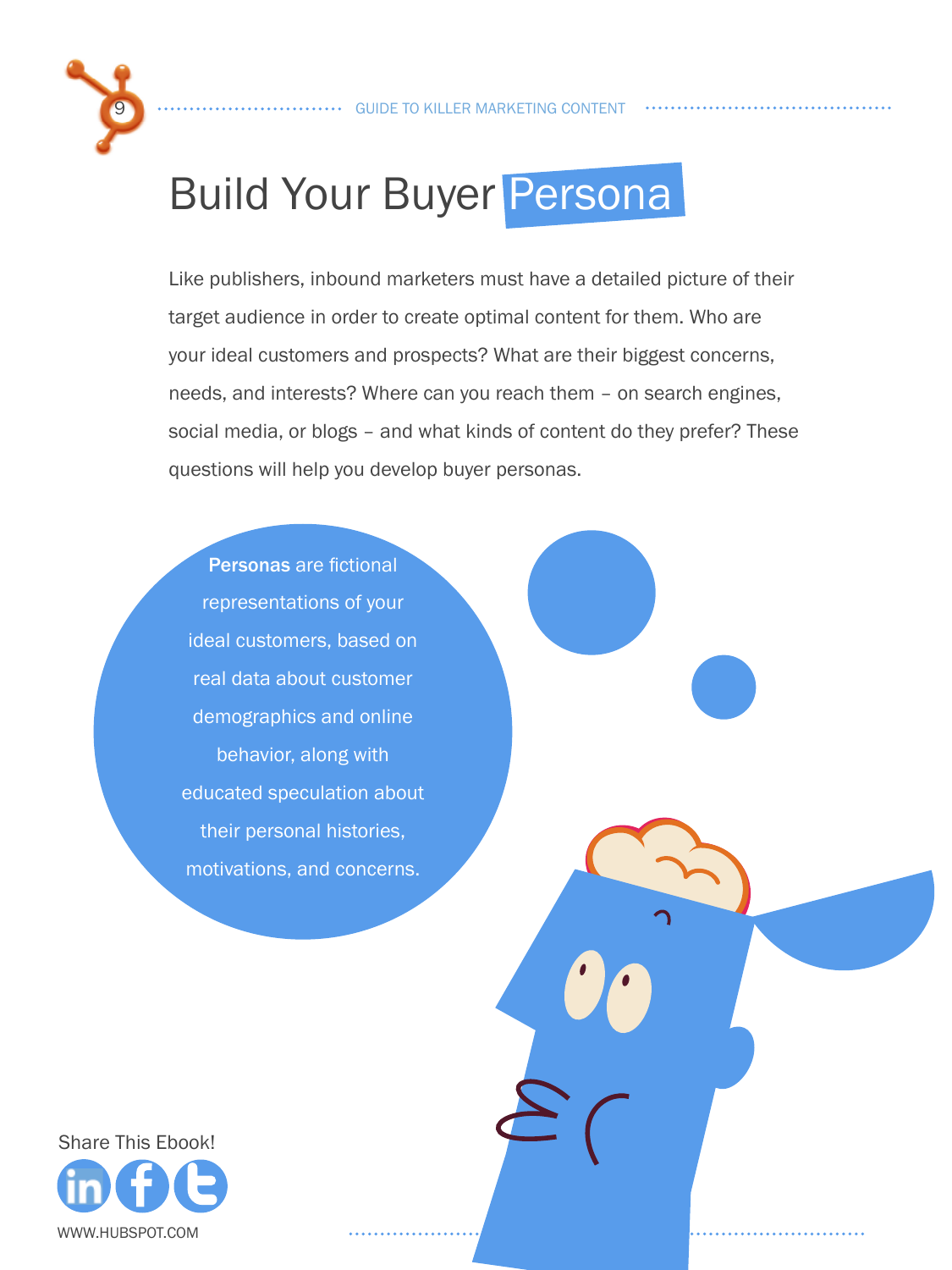Start developing personas by researching your existing customer base to identify the most common buyers for your products and services. You may have several different types of buyers, so give each one a detailed description, including name, job title or role, industry or company info, and demographic info.



10

For example, a community bank's biggest customers may include small business owners and mothers managing the bank accounts for a family of four. In this case, the bank's marketers might name these personas "business owner Bob" and "Mary, the busy mom," and extrapolate details about their responsibilities, the typical size of their business or household income, what geographic region they're in, and so on.

Based on those profiles, you can outline the pains, needs, and challenges of each persona by asking yourself several important questions:



WHAT ARE THE BIGGEST PROBLEMS THEY ARE TRYING TO SOLVE? WHAT DOES HE OR SHE NEED MOST? WHAT INFORMATION ARE THEY TYPICALLY SEARCHING FOR? What trends are influencing their business or personal success?

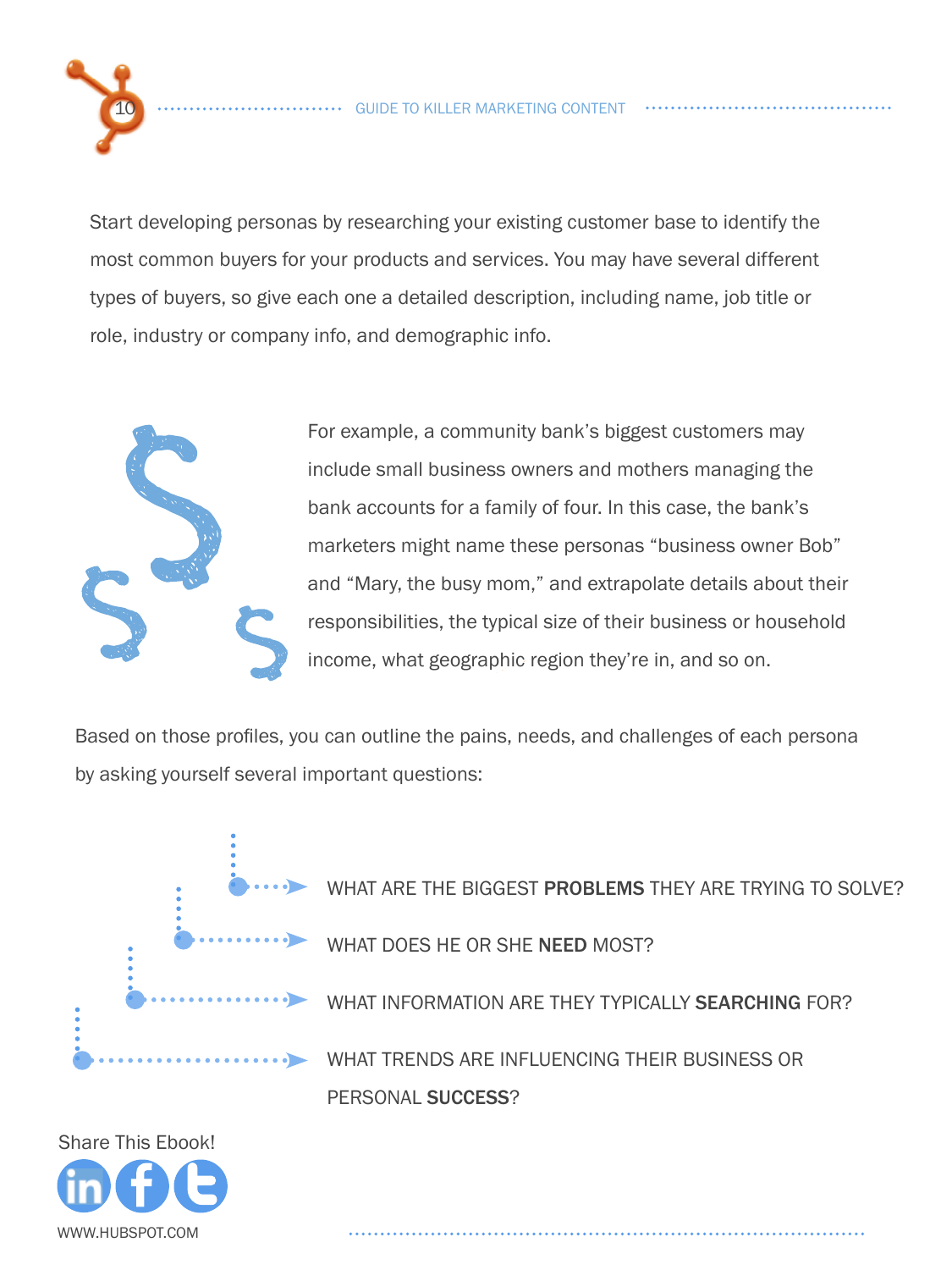

[Analyzing the path](www.hubspot.com/products/analytics/?source=ebooks-ctas) that prospects take on the journey to becoming a customer is a great way to get insights about the needs and challenges of your target audience. If you use [a marketing platform like HubSpot,](www.hubspot.com/products/?source=ebooks-ctas) you can see which search terms brought prospects to your site, how long they stayed on your site, which pieces of content they viewed, and which forms they've filled out. Such [lead intelligence](www.hubspot.com/products/?source=ebooks-ctas) will help you make better decisions when identifying the characteristics of your ideal customers and ways to nurture your new prospects.



## for example:

In the case of our hypothetical bank, "Business-owner Bob" may typically be searching for merchant services such as accepting electronic payments and securing lines of credit. Once on the site, he reads articles about how electronic payments can improve cash flow, and researches how lines of credit can fund ongoing operations. Based on that activity, his persona pains/needs/challenges would include:

Managing cash flow and achieving cost savings

Offsetting the effects of a slow economy

www.Hubspot.com Share This Ebook!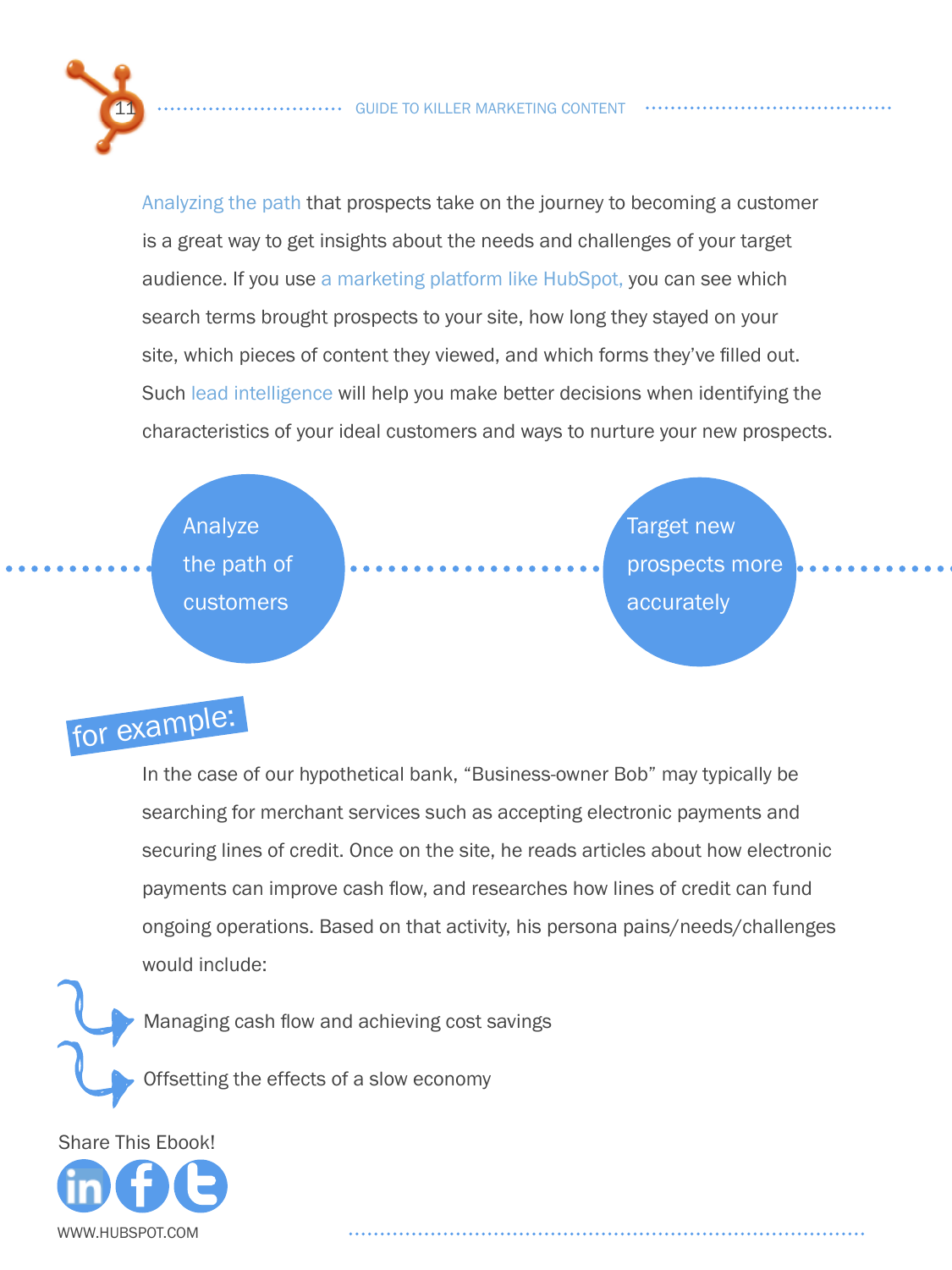

## Develop Buyer Profiles

Next, develop a profile of each persona's typical online behavior. You know who they are and what their needs are, now think about all the ways they research a potential purchase on your site or on others. Here are suggestions of the questions you should ask:



.What do they do online? Do they read blogs? Are they active on Twitter, Facebook, or other social networks? What kind of search terms do they use? Are they email newsletter subscribers?



What kind of information do they tend to consume online? Educational pieces? Trend articles? Interactive tools like calculators or worksheets? Do they watch videos or listen to podcasts?



Which of your products do they spend the most time researching? How do they use those products?

The result of this process should be a detailed description of your personas' demographics, needs, and behavior. The more detail you pack into your persona development, the easier it will be to create content for each of your target customers and to know where to promote that content.



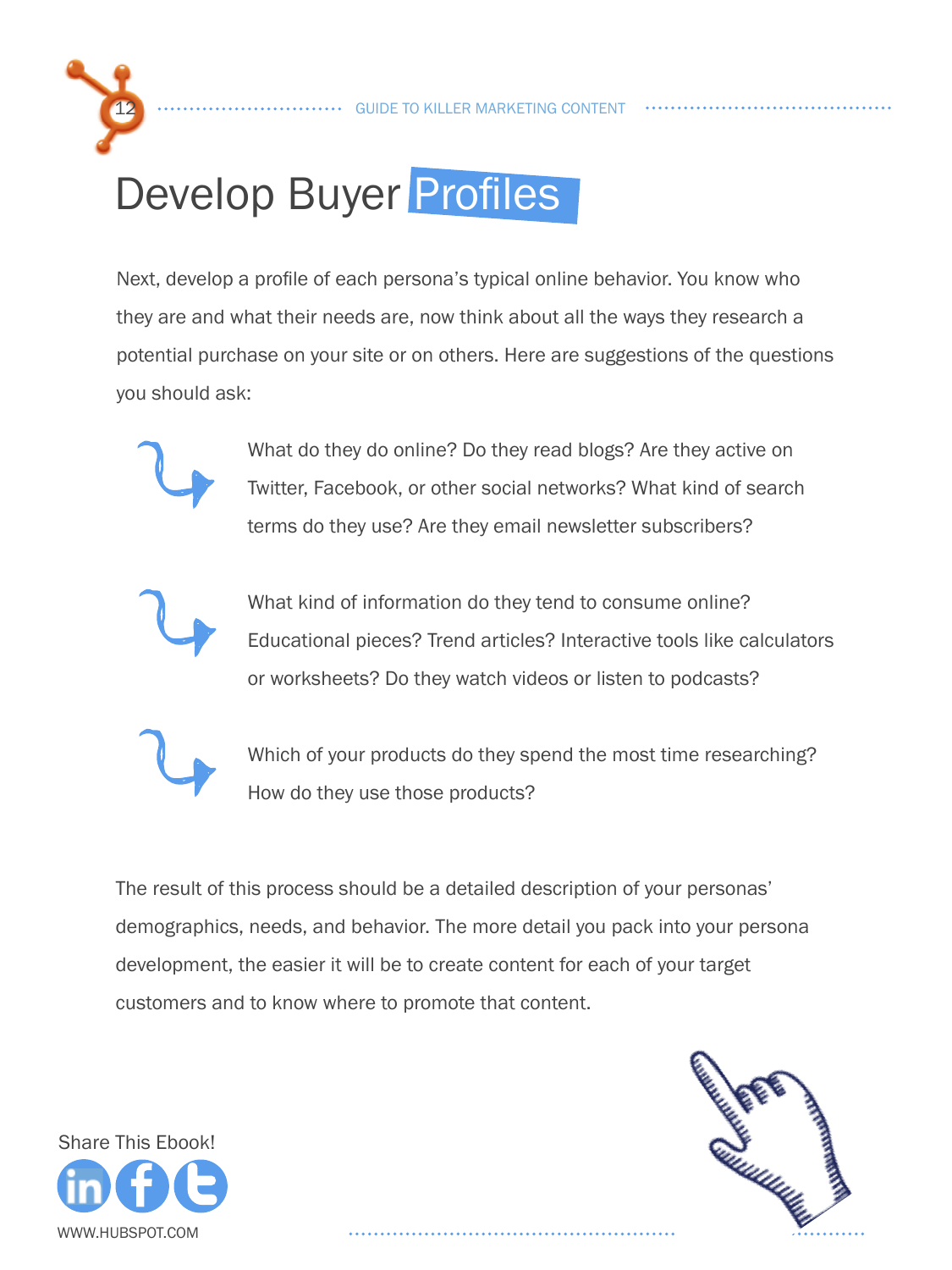# CONDUCT A **CONTENT AUDIT**

<span id="page-12-0"></span>CHAPTER 2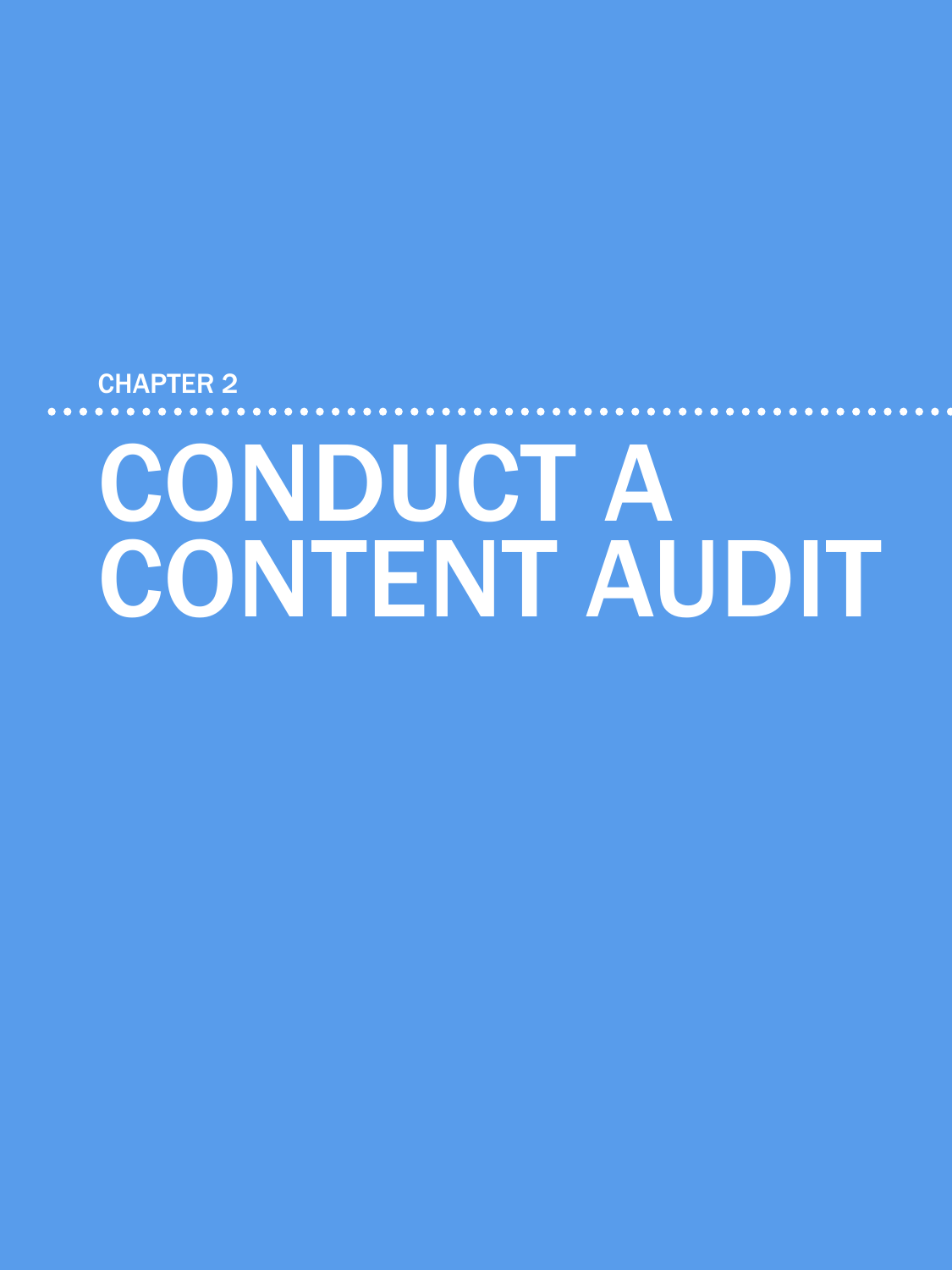14

## **CC** Auditing your existing content also helps you find holes that you can fill with new content pieces. *helps you find holes that you can fill with new content pieces.***"**

Now that you've constructed buyer personas and developed a better understanding of your audience, don't rush to create new content for them. Instead, take stock of your previous efforts by conducting a formal content audit.

Content audits are a great way to see how well you're covering the topics that are important to your audience, and whether you're maintaining a good mix of content types. Auditing your existing content also helps you find holes that you can fill with new content pieces, or identify great pieces of content that can be repurposed into other formats to reach even more prospects.

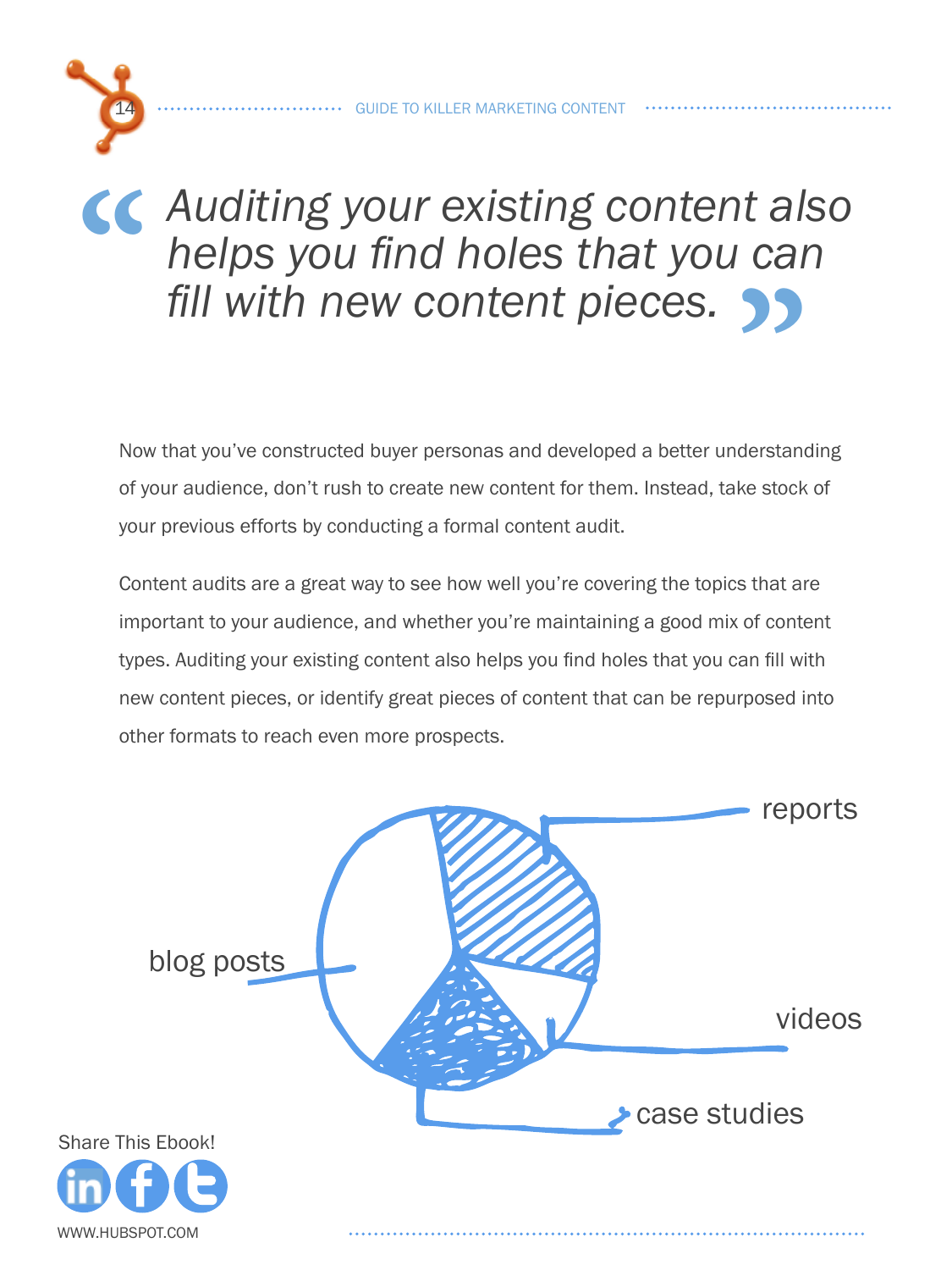

To conduct an audit, collect and examine all the content you've created in the past year or more – everything from blog posts and podcasts to ebooks, videos and webinars. Create a spreadsheet that lists all these items by their title and label them according to:



Next, study your spreadsheet for patterns: Are you light on non-text content, such as videos or webinars? Are there certain topics you are writing about too frequently or infrequently? Have you developed tons of content for one buyer persona while neglecting others? Which topics generate the best results for certain types of content (i.e., are there topics that work better for webinars than for ebooks?)

Conducting a content audit and analyzing your results should help you draw up a list of goals and guidelines for future content creation, such as increasing video production, developing more content for certain personas, or identifying a list of future topics for future webinars or ebooks.



15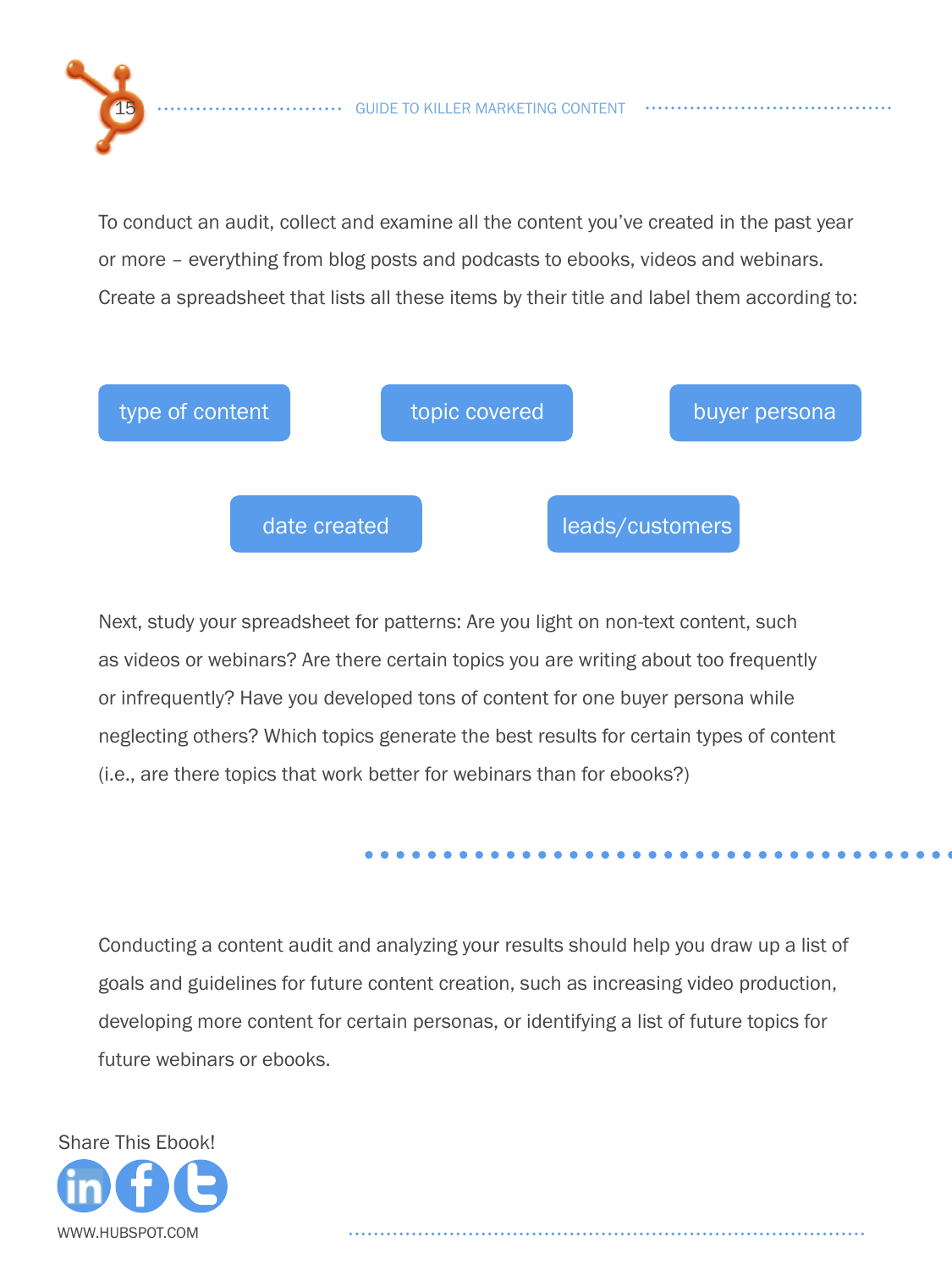# <span id="page-15-0"></span>CHAPTER 3 **MAP CONTENT** TO THE BUYING CYCLE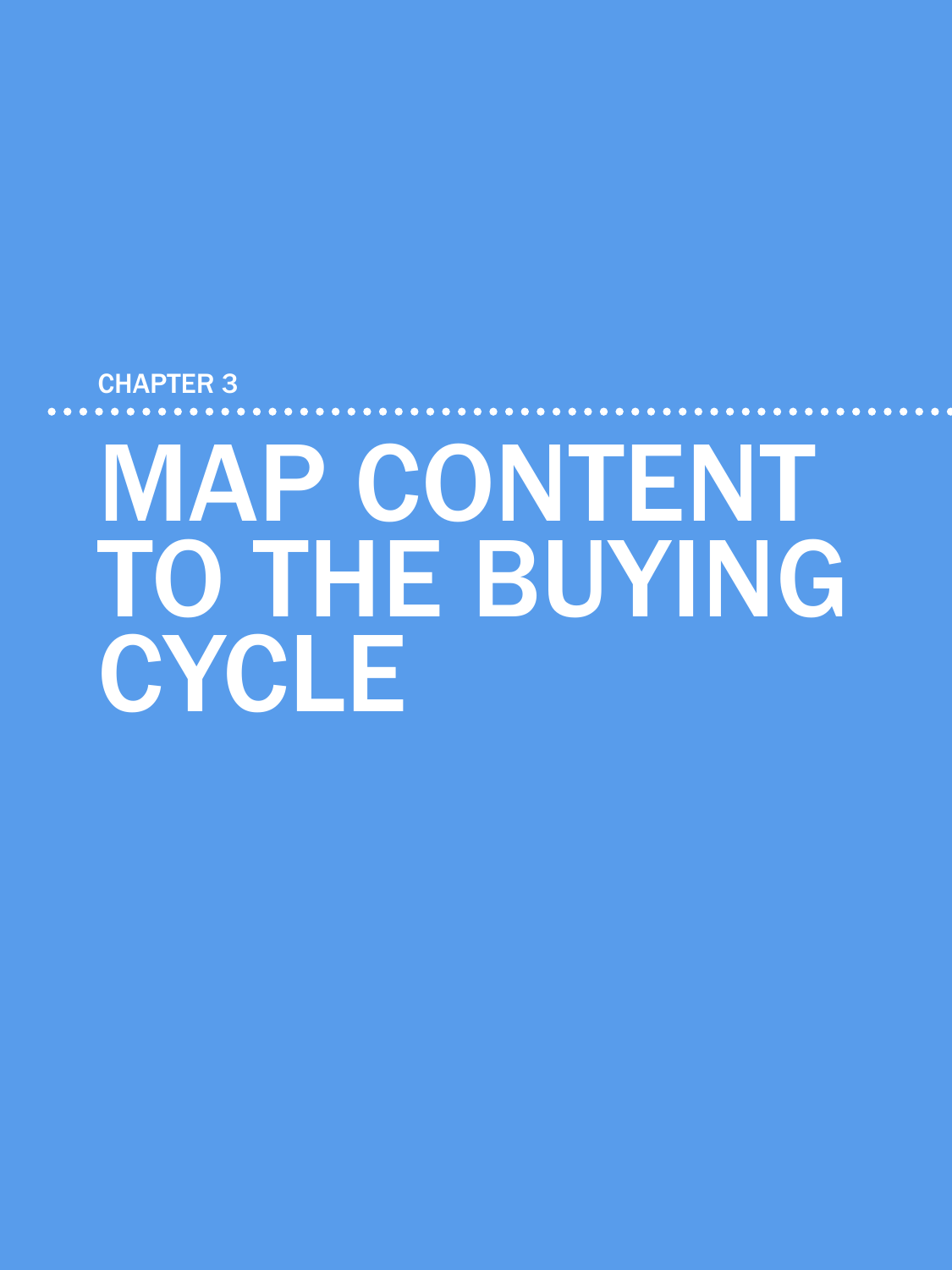

. . **. . . . . . . . . . . .** .

## Identify Your Buying Cycle

Content plays a critical role in every stage of the inbound marketing process, from generating awareness about your company to helping convert leads into customers. But the types of content you should use to achieve each of those goals are often very different from each other, which means you need to ensure that you're creating content for every stage of the buying cycle.

First, consider your buyer personas and study the results of your past marketing efforts to identify the key stages that a prospect goes through before becoming a customer. Here are the four stages of a typical buying cycle:



#### **AWARENESS**

The prospect gets acquainted with your brand or realizes they have a need for your product/service.



#### Research/Education

The prospect identifies the problem and researches potential solutions, including your product/service.



#### Comparison/Validation

The prospect examines the options and begins narrowing the list of vendors.



#### **PURCHASE**

The prospect decides from whom to buy.

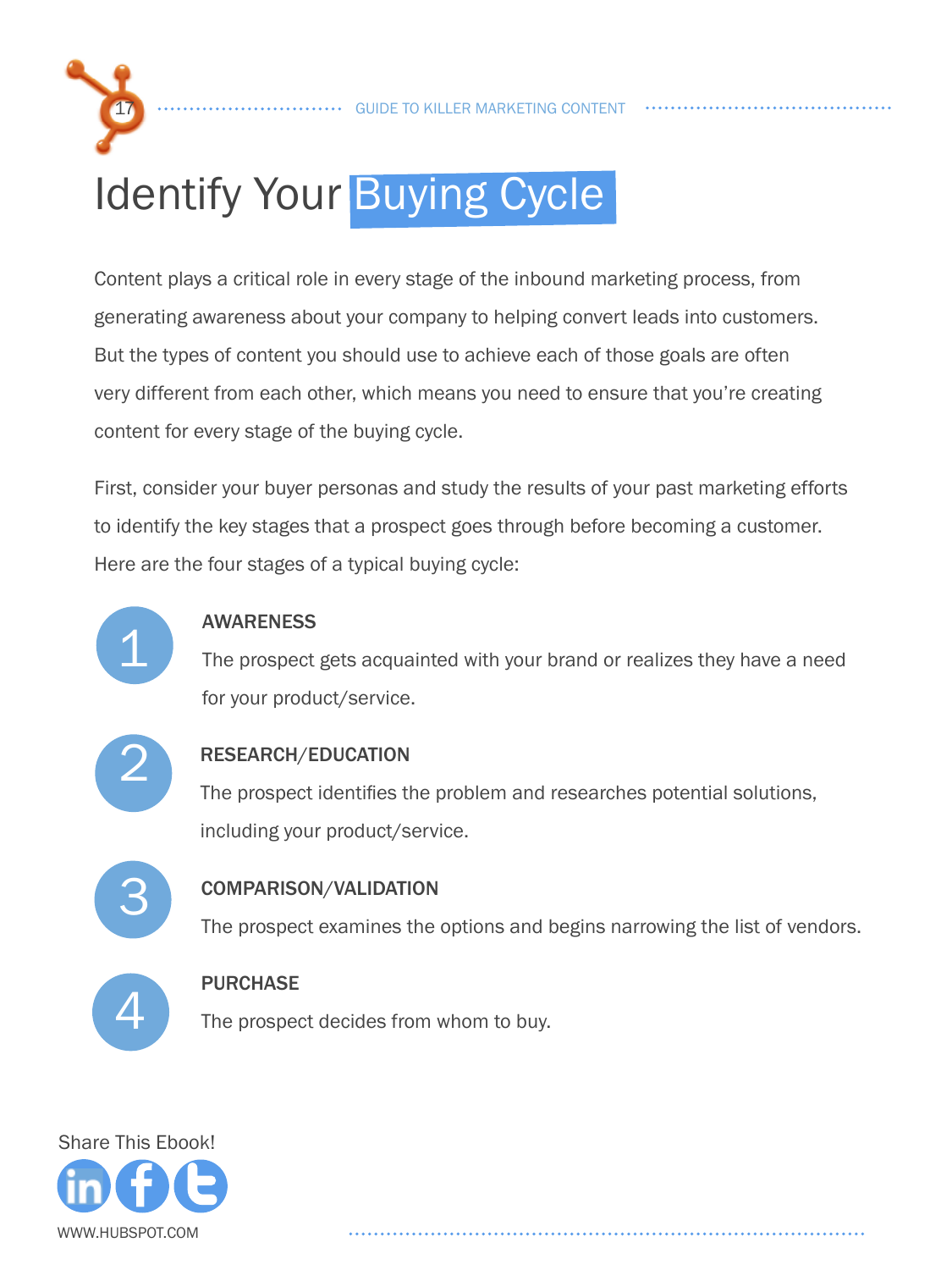GUIDE TO KILLER MARKETING CONTENT

## Map Your Content

18

Next, identify the types of content and channels that work best for each stage of the buying cycle. Of course, your prospects may engage with certain channels throughout the entire buying process, such as reading blog posts or following your brand on social media. However, marketing studies have shown that certain types of content play particularly important roles at specific stages of the decisionmaking process. Here's a suggested mapping of buying stage to content type.

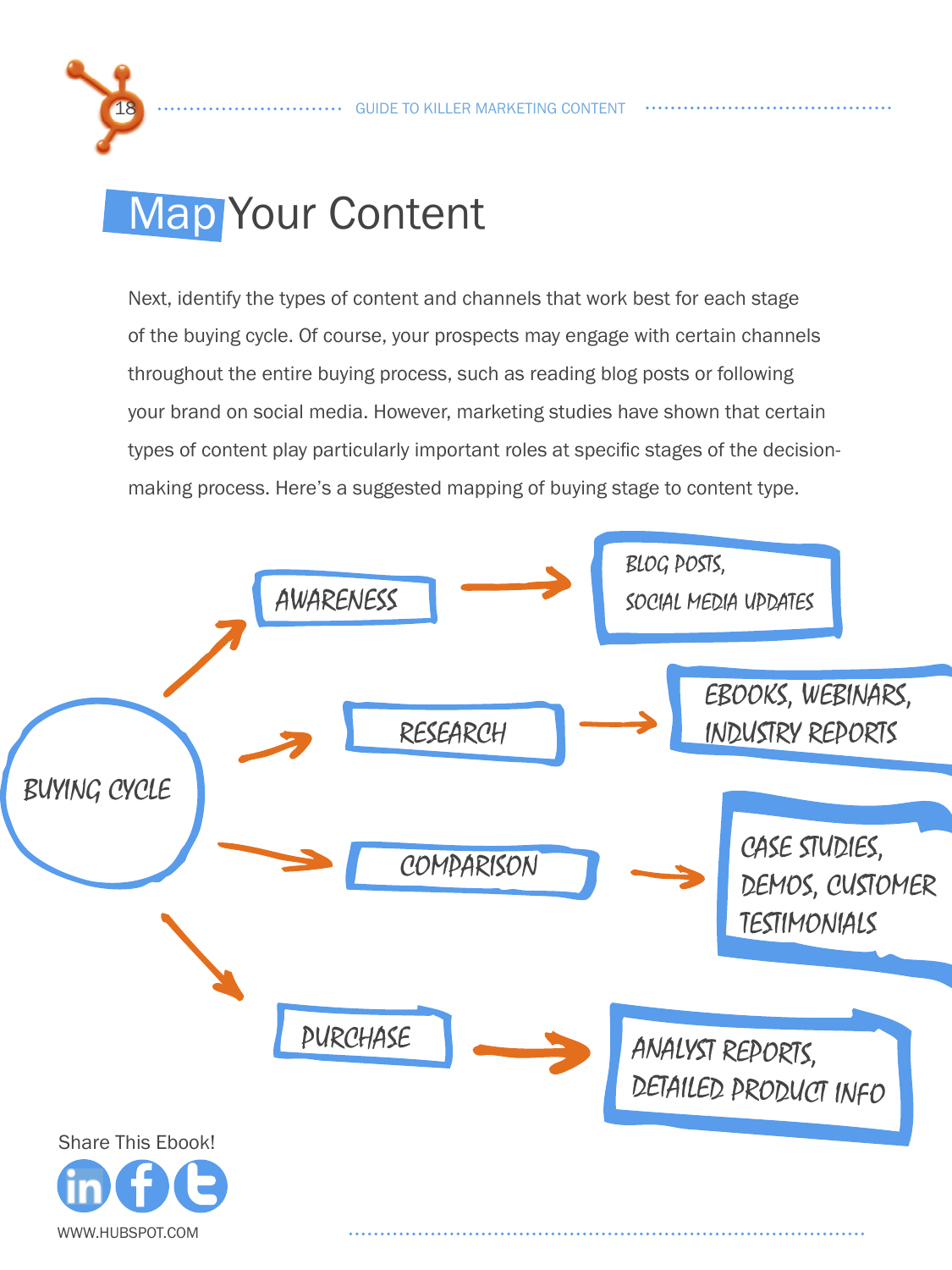# <span id="page-18-0"></span>CHAPTER 4 create your EDITORIAL CALENDAR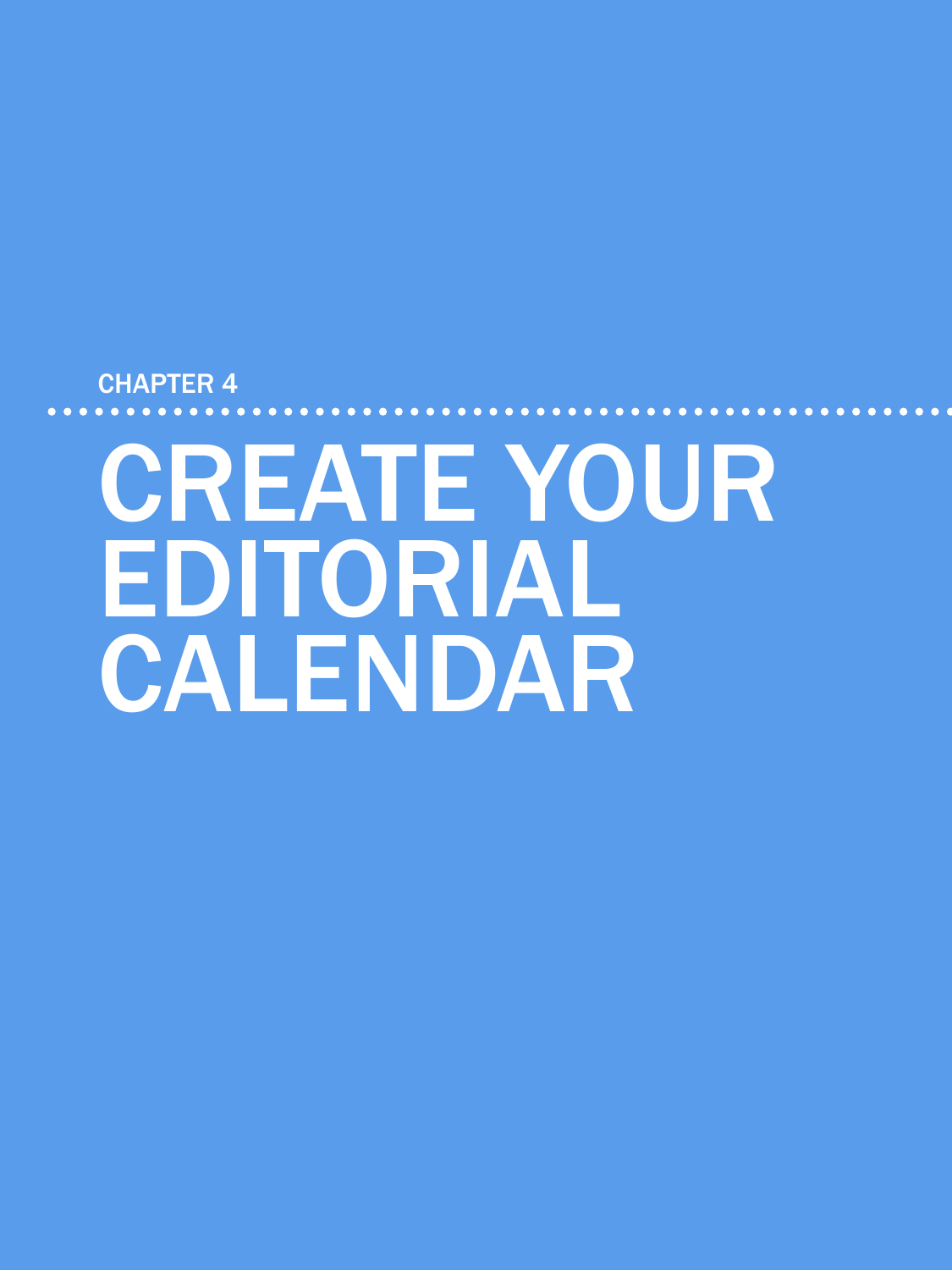# *An editorial calendar is like a roadmap for content creation roadmap for content creation.***"**

Once you've completed the first three steps to developing a steady flow of content ideas, you should have a pretty good sense of who you're targeting and what kind of content you will most likely need to create to drive sales and happy customers. The final step is to create an editorial calendar that lays out when and where to share that content.



An editorial calendar is like a roadmap for content creation, showing you what kind of content to create, what topics to cover, which personas to target, and how often to publish to best support your inbound marketing strategy.



20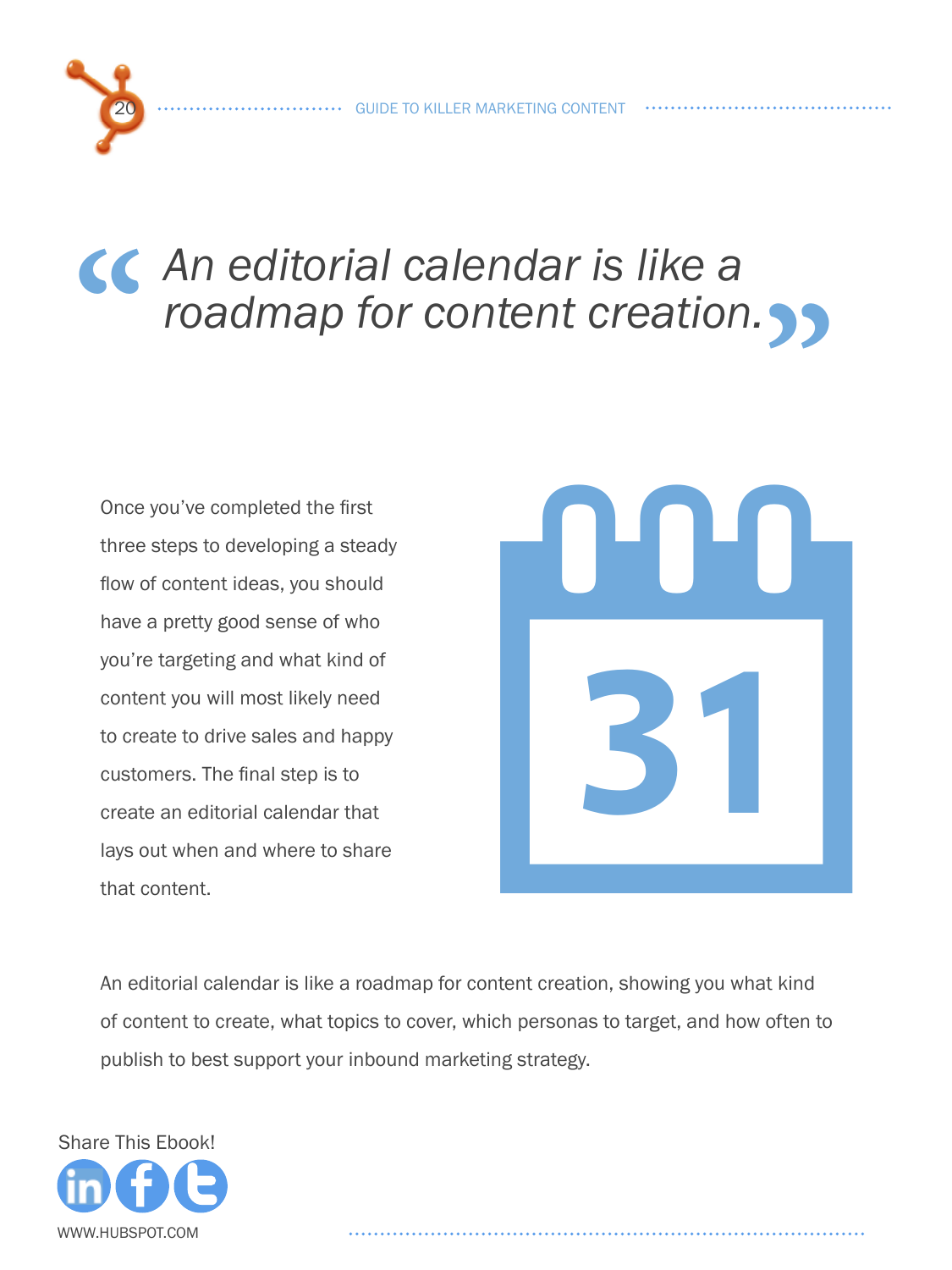

## Set Up Your Editorial Calendar



Create a Google calendar or a spreadsheet to record your editorial plans. You should plan at least three months in advance, but it's even better if you can develop a plan for the next six months or even an entire year.

. . **. . . . . . . . . . . .** .



Work backwards from your marketing goals to guide your plan. Look at how much traffic, how many leads, and how many customers you are aiming to generate each month. Analyze you previous marketing efforts to determine how many pieces of content you typically need to reach those goals.



Fill in the dates on your calendar with specific publishing tasks, such as updating blogs or social networks daily, posting new videos or podcasts each week, publishing an ebook or hosting a webinar each month, and so on. For each date, list the topic, the title of the piece, and the targeted persona. The goal is to create a good mix of content types, topics, and personas to make sure you're covering all your segments.



Note the SEO keywords, the stage of the buying cycle, the call-to-action, or other inbound marketing goals that each piece of content must address.



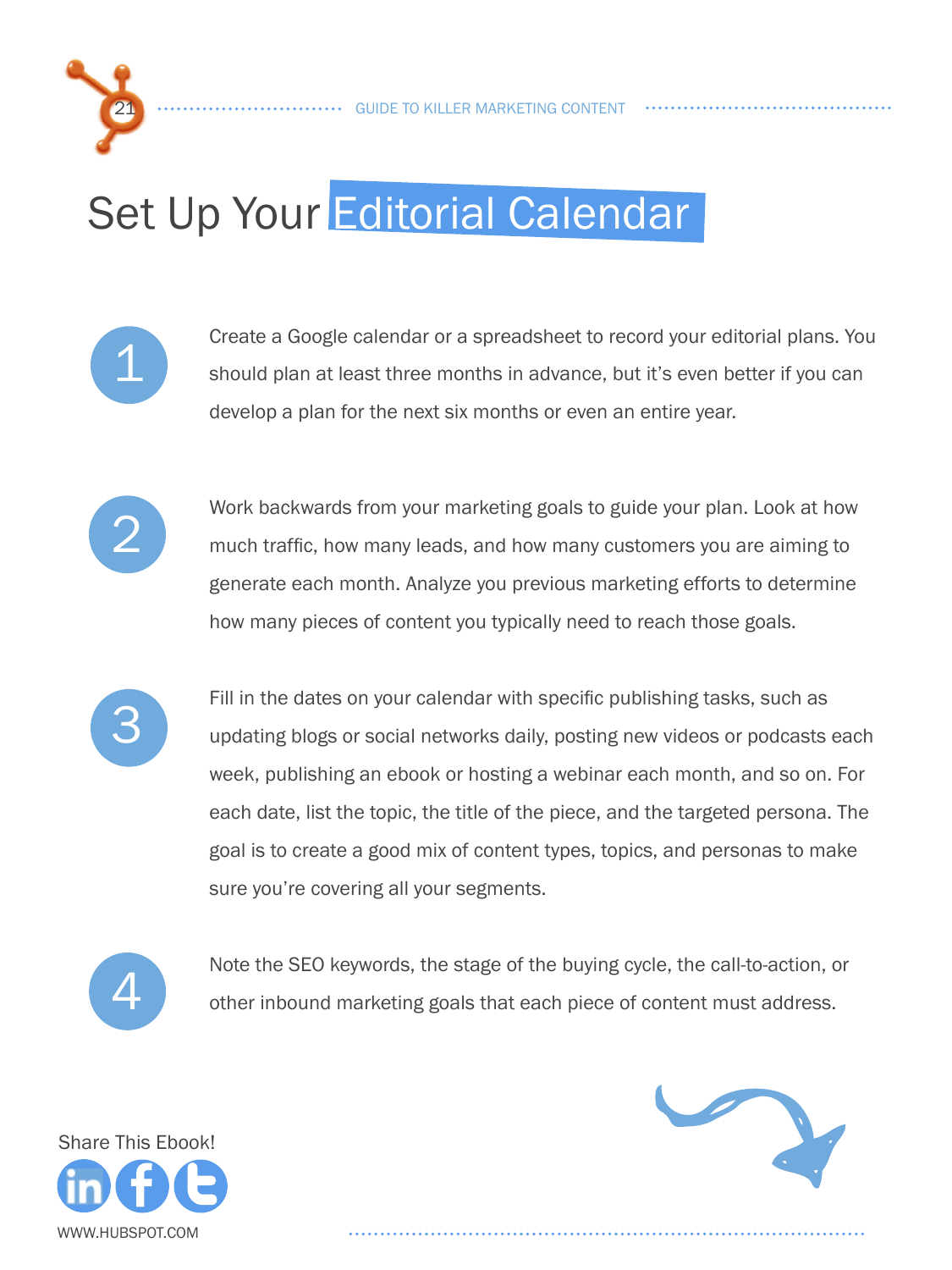GUIDE TO KILLER MARKETING CONTENT

. . . . . . . . . . . .



22

Make note of important dates or external events that are good hooks for specific topics or types of content. For example, retailers could highlight major holidays such as Christmas, Halloween, or Mother's Day and plan content that fits with the seasonal theme. B2B marketers could note important industry trade shows they plan to attend, and schedule blog updates, recaps, or videos generated at the event.



Look for opportunities to repurpose content. For example, the publication of a new whitepaper or research report could generate several weeks' worth of blog posts that each share details or small nuggets of data from the complete report.



Create separate tabs for each kind of content you publish, such as blog posts, webinars, ebooks, videos, etc. That way, you can make sure you're publishing enough of each kind of content, and spreading that content appropriately among your targeted personas and stages of the buying cycle.

[Save time and do your content analysis and publishing in](www.hubspot.com/products/demo/?source=ebooks-ctas) one place. Check out how HubSpot's integrated marketing software can help Save time and do your content analysis and [p](www.hubspot.com/products/demo/?source=ebooks-ctas)ublishing in one place.<br>Check out how HubSpot's integrated marketing software can help<br>you identify the right offers and channels for promotion.



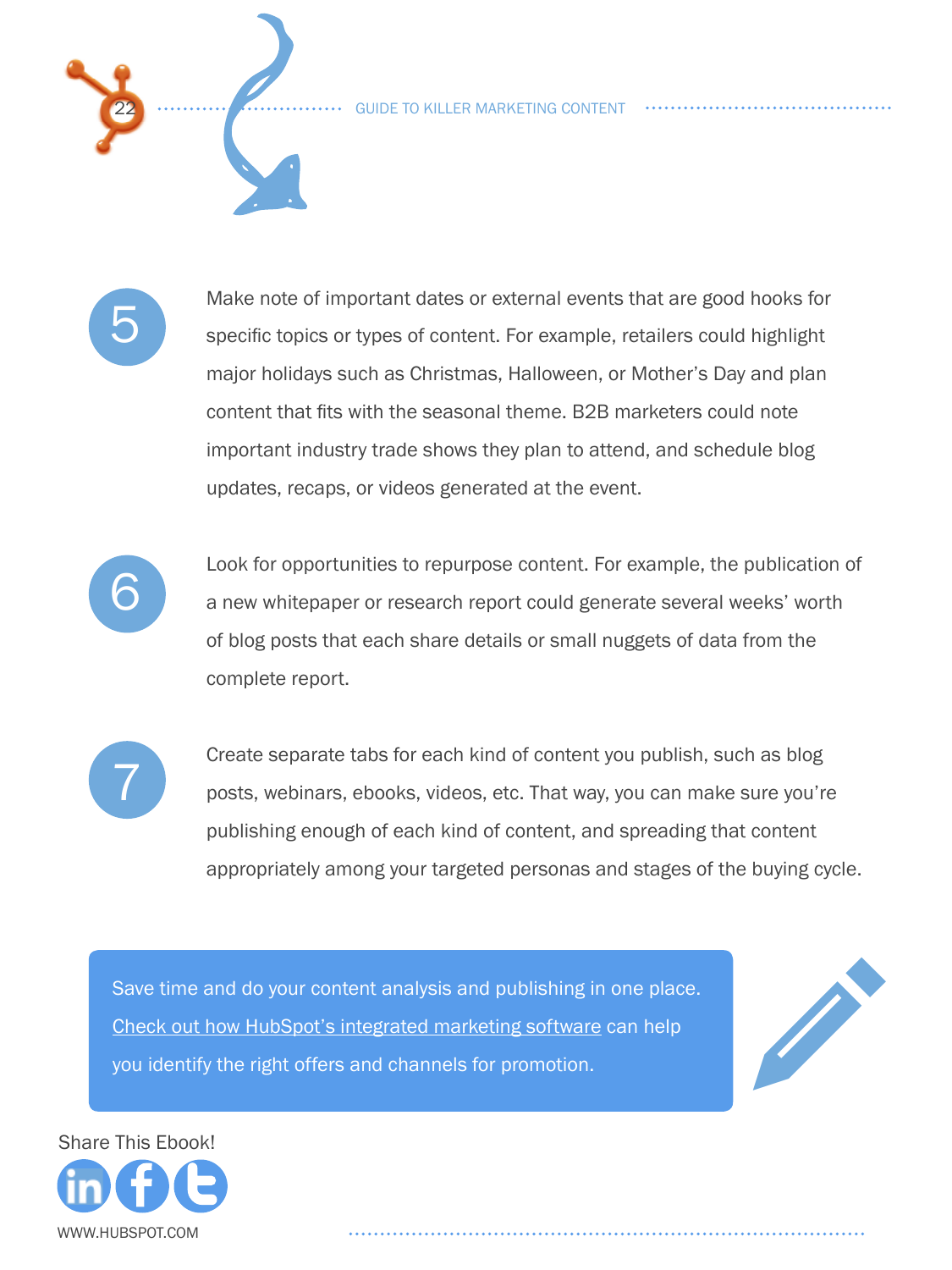

#### When to call up your calendar

By the end of this process, you'll find that you've filled up most of your calendar with detailed plans for content. No more coming to work in the morning wondering what you're going to publish to maintain your inbound marketing goals!



If there are a few holes, that's okay. You want the flexibility to capitalize on news or hot topics as they arise over the course of the year. For those weeks when you can't find the inspiration for, say, another blog post, calling up your calendar will give you a great visual reminder of what you've covered already and what you're planning to cover next week or next month, so you can at least narrow down your options.



Now that you've completed the four stages of developing your content strategy, let's take a look at some tips for filling up your calendar with Now that you've completed the four stages of developing your content strategy, let's take a look at some tips for filling up your calendar with content that will inspire your prospects to consume your content, share it, an

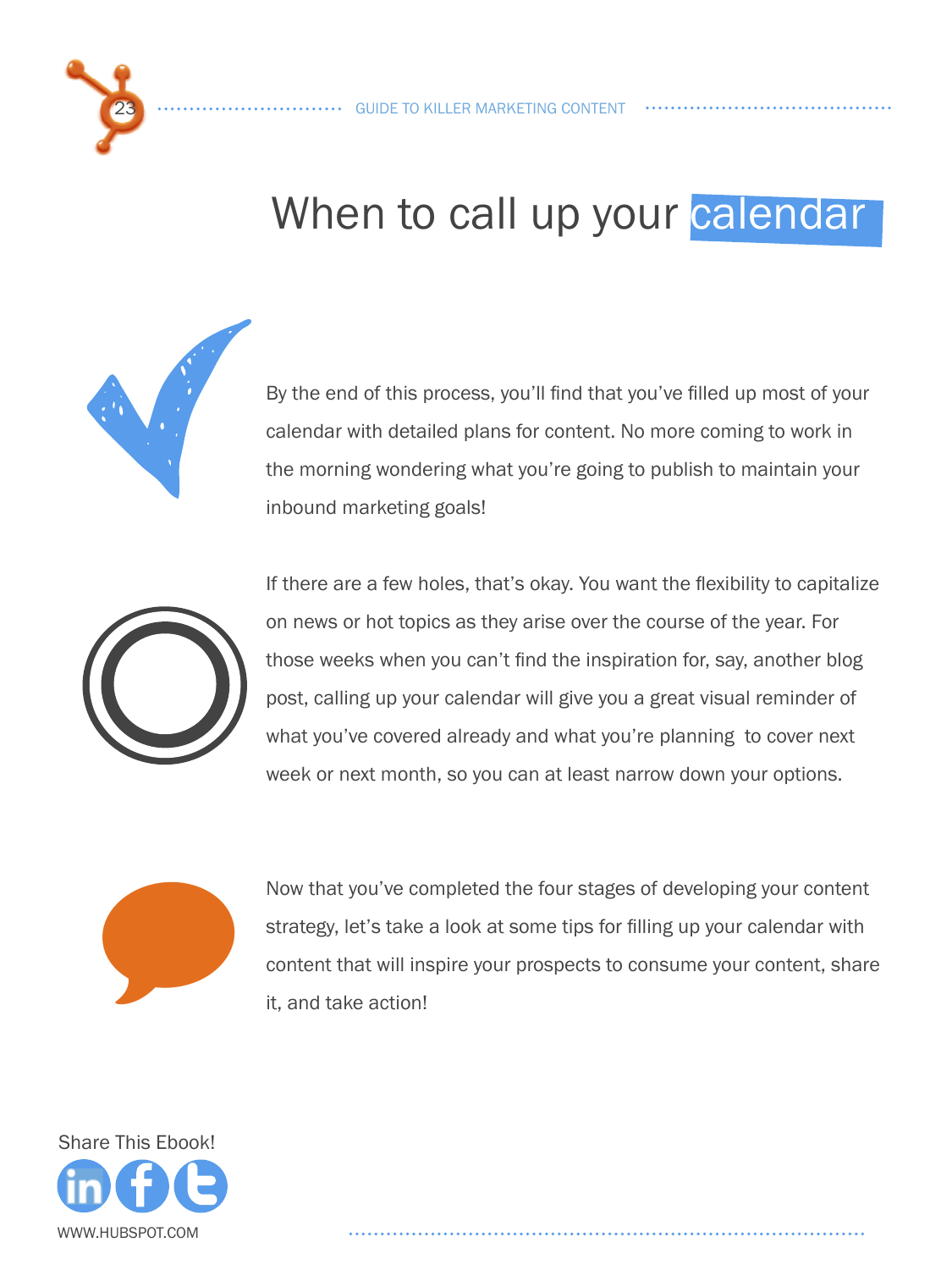# <span id="page-23-0"></span>CHAPTER 5 10 tips for **CREATING** killer CONTENT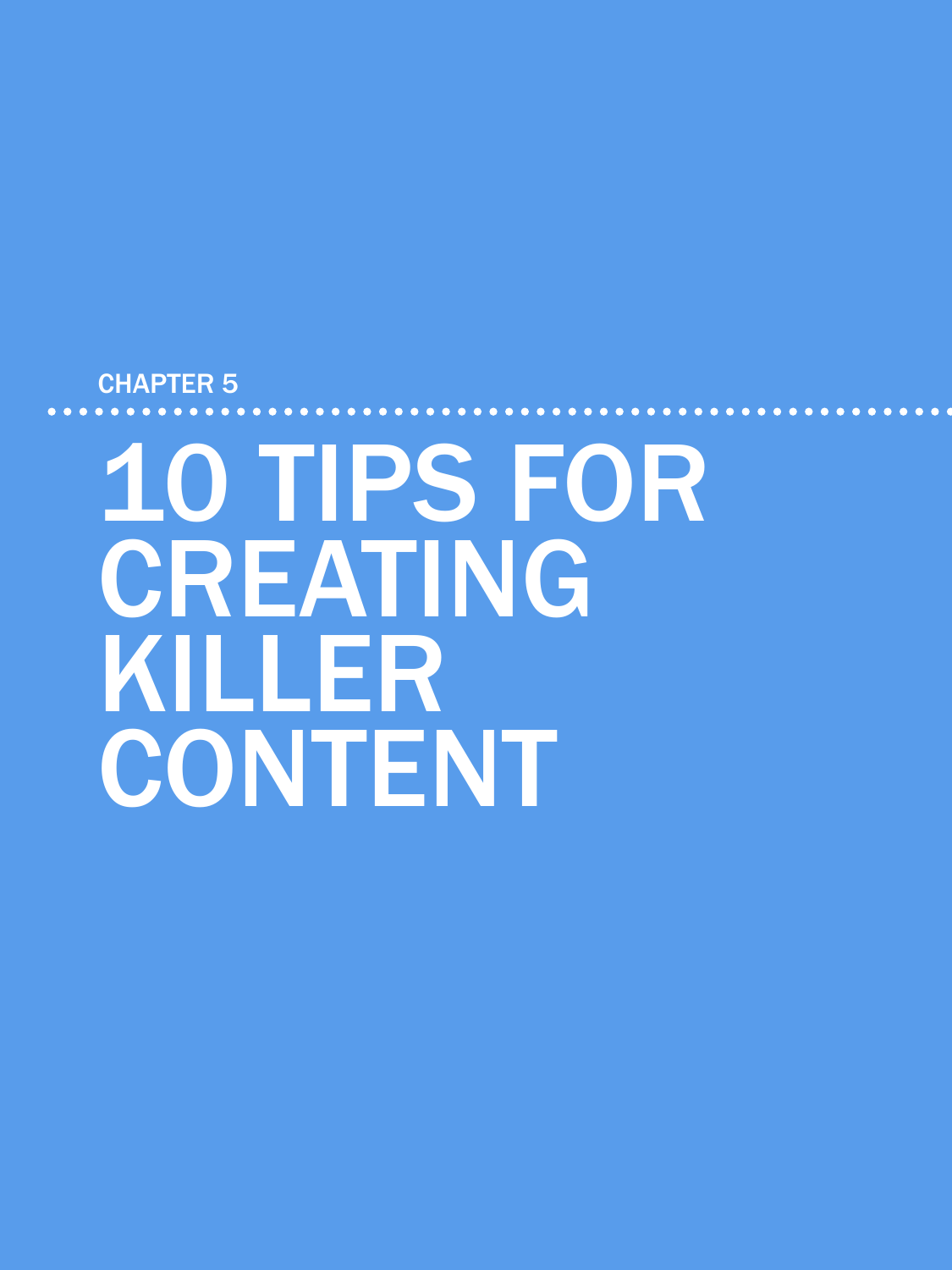

### *You still have to come*<br>
up with relevant, helpf<br>
fun content. >>> *up with relevant, helpful,*  fun content. **19**



An editorial calendar takes most of the guess work out of what to publish each week, but you still have to actually come up with relevant, helpful, fun content. While you may know what topics you need to cover, or which buyer persona to target, you still need to decide exactly how to approach each blog post, webinar, ebook, and every other piece of content you create.

Few of us are creative enough to always have a brilliant idea ready to spin into great content. The best publishers know this, which is why they use a series of story development tricks, tools, and templates to help them create fresh content week in and week out. Here are ten tips to help you fill your backlog with awesome content ideas so you never run out of them.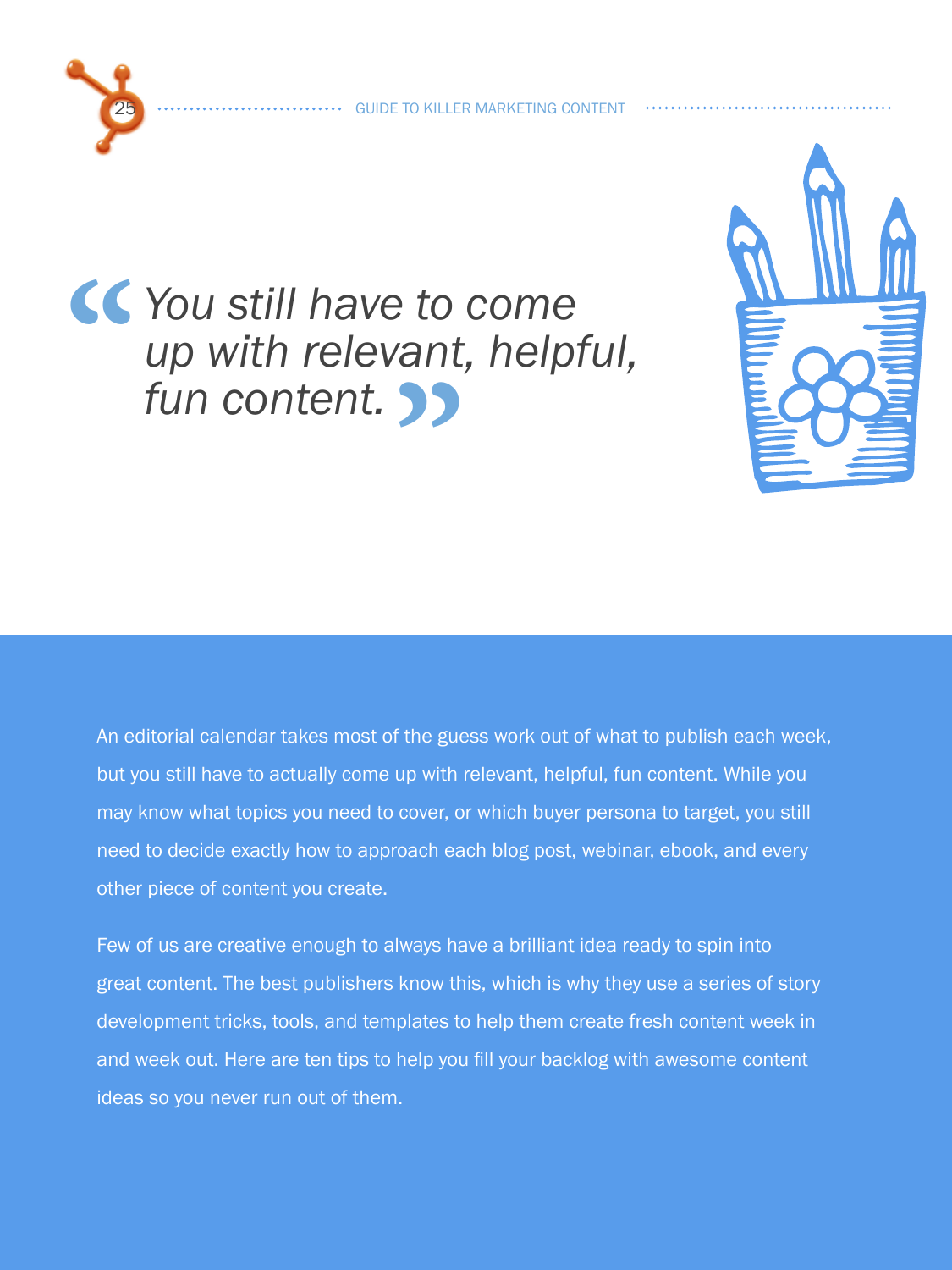# 26

### TIp #<sup>1</sup> Follow Industry News

You must be plugged in with news and trends related to your industry if you're going to create relevant, timely content. It's easy to follow even dozens of news and commentary sources:

.Subscribe to RSS feeds from bloggers that cover your industry or speak to your target audience.

.Subscribe to email newsletters from niche publications that cover your industry, as well as your vendors and even your competitors.

Set up Google Alerts for non-branded keywords related to your industry, your products, and your persona's pain points.



By checking these feeds every day, you'll find tons of content ideas. You might write a blog post that comments on a major news headline, or explains why a certain event matters to your audience. For example, a travel agent could use news about economic turmoil in Europe as an opportunity to blog about what the Euro crisis means to travelers. You might notice a trend burning up the blogs and media outlets in your niche and decide to create a webinar on the topic.

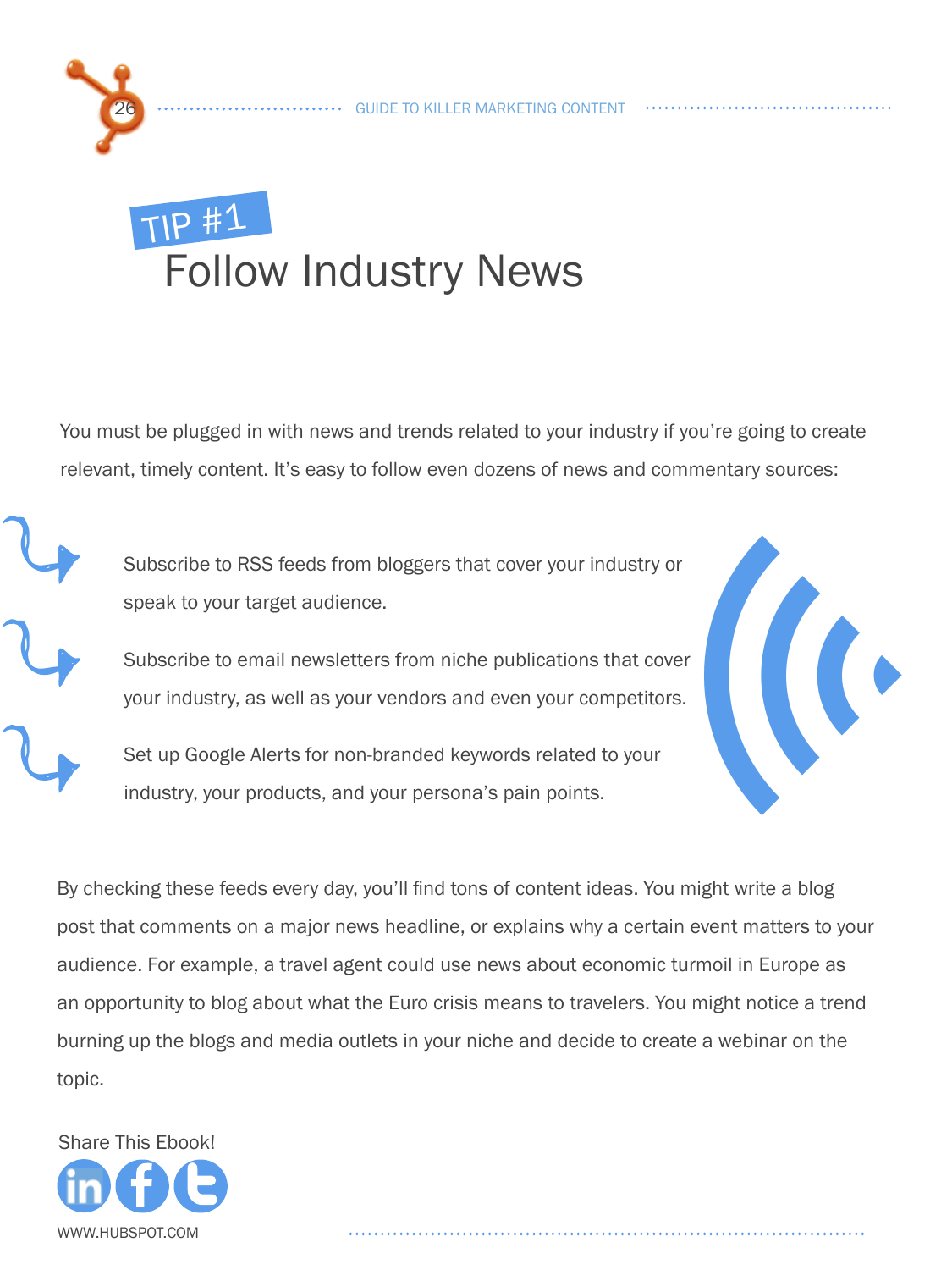## TIp #2 Monitor Social Conversations

Social media gives you a real-time feed of what your prospects are talking about. If you listen carefully, you'll find plenty of good hooks for new content. Not only that, but content that's generated from social conversations points to the type of information that gets easily distributed via social media.



For example, if you see many people asking the same questions about a product or service you provide, you can create content to provide information regarding those questions. Many people go on Twitter or Facebook to ask for recommendations about choosing new vendors or service providers. Why not create an ebook to provide suggestions, which you can then share the next time you see someone asking for a recommendation?

In order to be efficient at monitoring social media conversations, you'll need to use some marketing software that helps you filter the discussions and identify the ones you are most interested in. You can do that using tools such as [Hootsuite](http://hootsuite.com/dashboard), [TweetDeck](http://www.tweetdeck.com/) and if you want to measure leads and customers, [HubSpot's social media tool.](www.hubspot.com/products/blogging-social-media/?source=ebooks-ctas)



27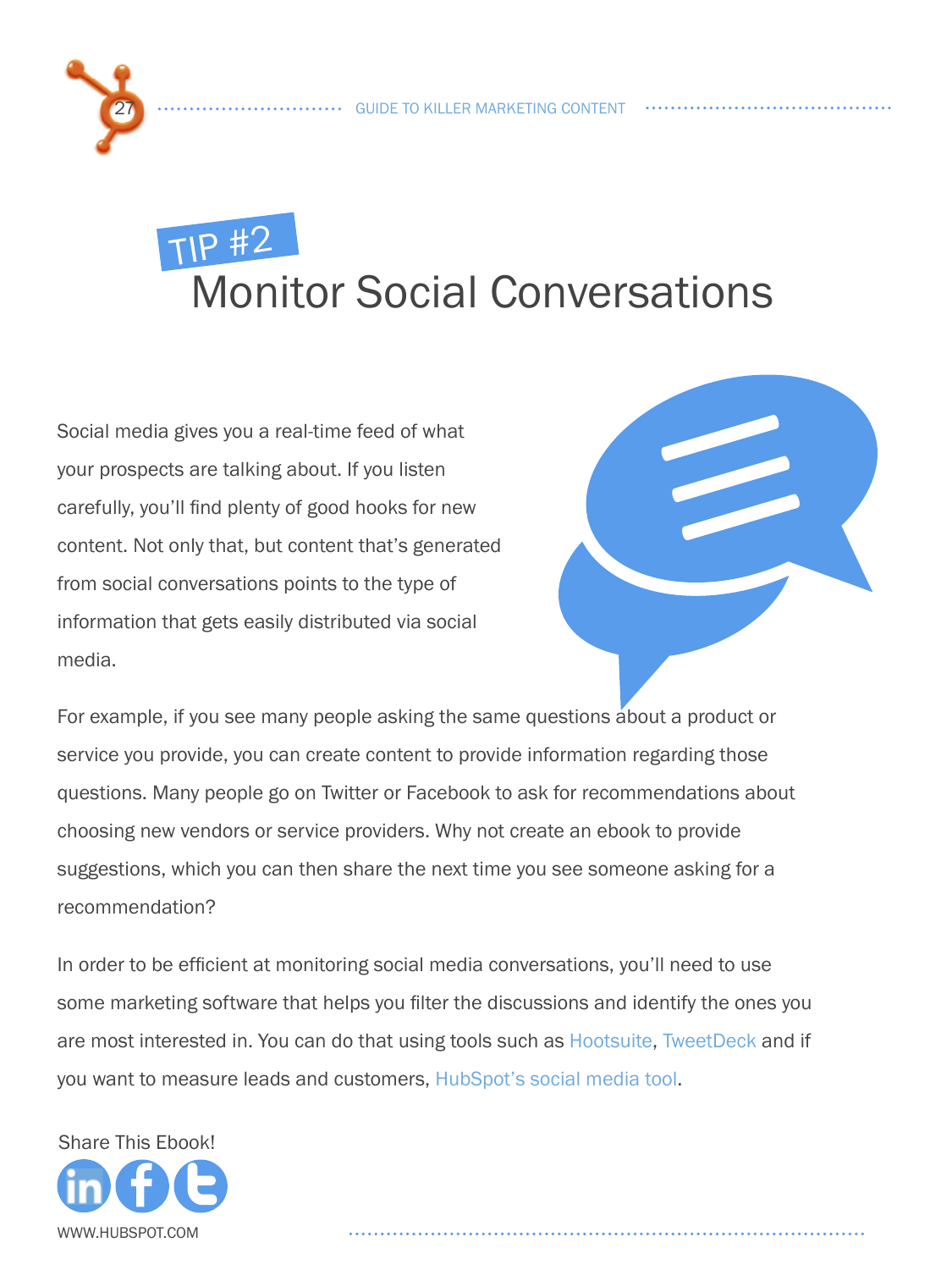#### 28 GUIDE TO KILLER MARKETING CONTENT TIp #3 Recruit A Team of Content Creators

If you are reading this ebook, you are probably the one who creates most of your company's inbound marketing content, but that doesn't have to be the case. You can use many different voices from inside your organization. Technical folks, customer service people, C-level executives, product managers, and others in your organization have a unique take on important aspects of your business. Get your coworkers to contribute by:

> Asking them to write occasional blog posts relevant to their job functions. Interviewing them and posting short videos that share their expertise.

> Inviting them to give short presentations or answer questions in webinars.

You can also look outside your own company for help creating content. New online content marketplaces are springing up to connect marketers with legions of freelance writers and editors who will take on blog posts, ebooks, and other writing jobs for you. You can specify the topic, your desired style and tone, and your intended audience, and you typically don't have to pay unless you accept the finished article. HubSpot customers can easily find external writers using [Zerys](http://www.hubspot.com/products/business-blog/zerys-content-marketplace/) or the [WriterAccess](https://app.hubspot.com/market/front/writeraccess?portalId=105285), both apps available in the [HubSpot Marketplace.](https://app.hubspot.com/market/front/list)

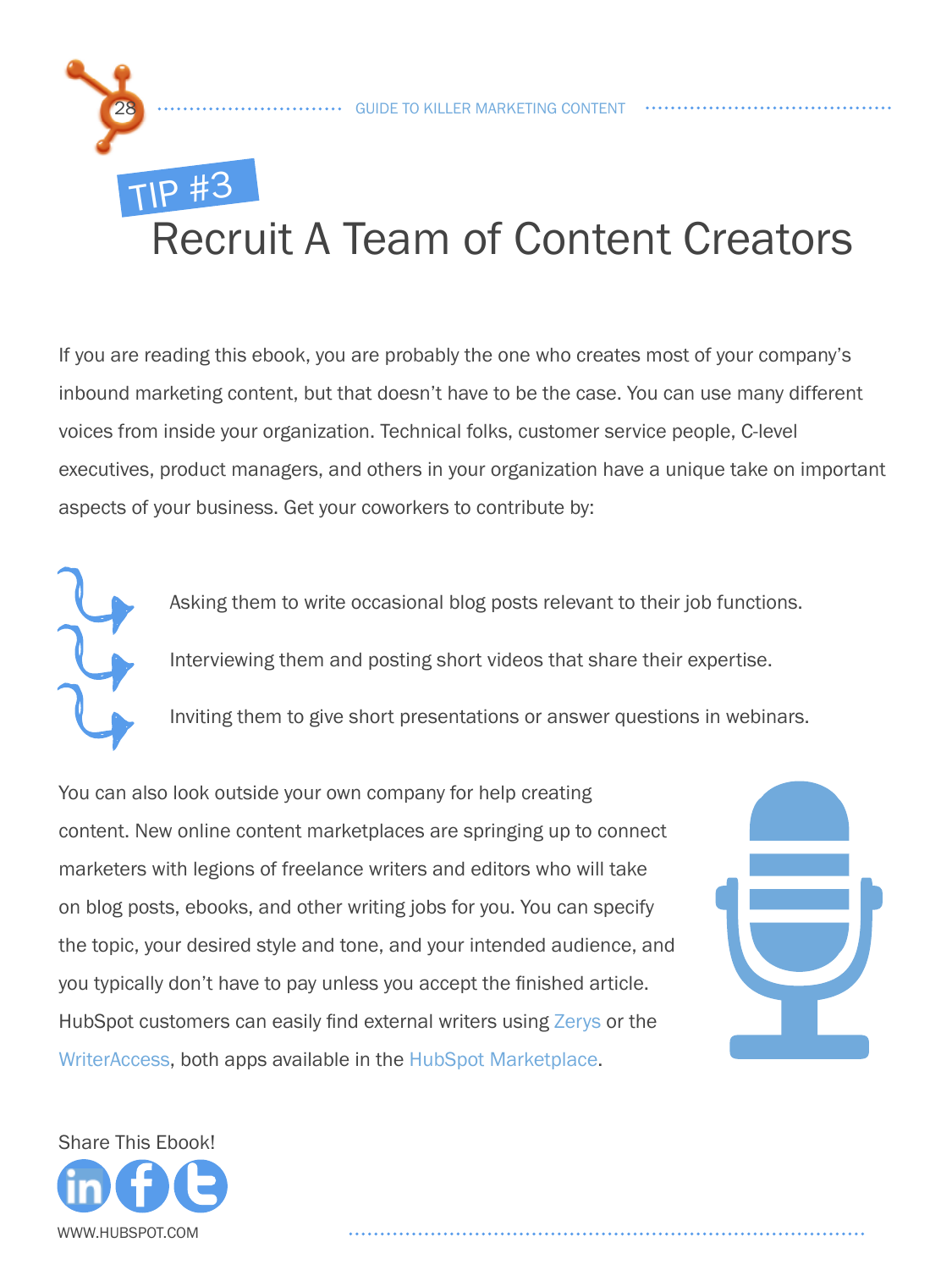

#### TIp #4 Keep A Content Backlog & Style Bank

Regular blogging is a cornerstone of inbound marketing, so make sure you've got plenty of ideas on hand for updating your blog at least daily. Keep a backlog of the topics you want to cover. Style banks present another great tool to facilitate your writing strategy. Style banks generally encompass writing templates and design ideas that result in fresh and compelling content.

Ideas for your blog style bank include:

Interviews



Bulleted lists Book, movie, and product reviews Photos and captions Videos How-to guides

n

The style bank is a great resource for your occasional blog contributors and ebook authors, who might not know where to start when they've been assigned a piece of content. Your backlog will also help your more frequent contributors get over occasional bouts of writers block.

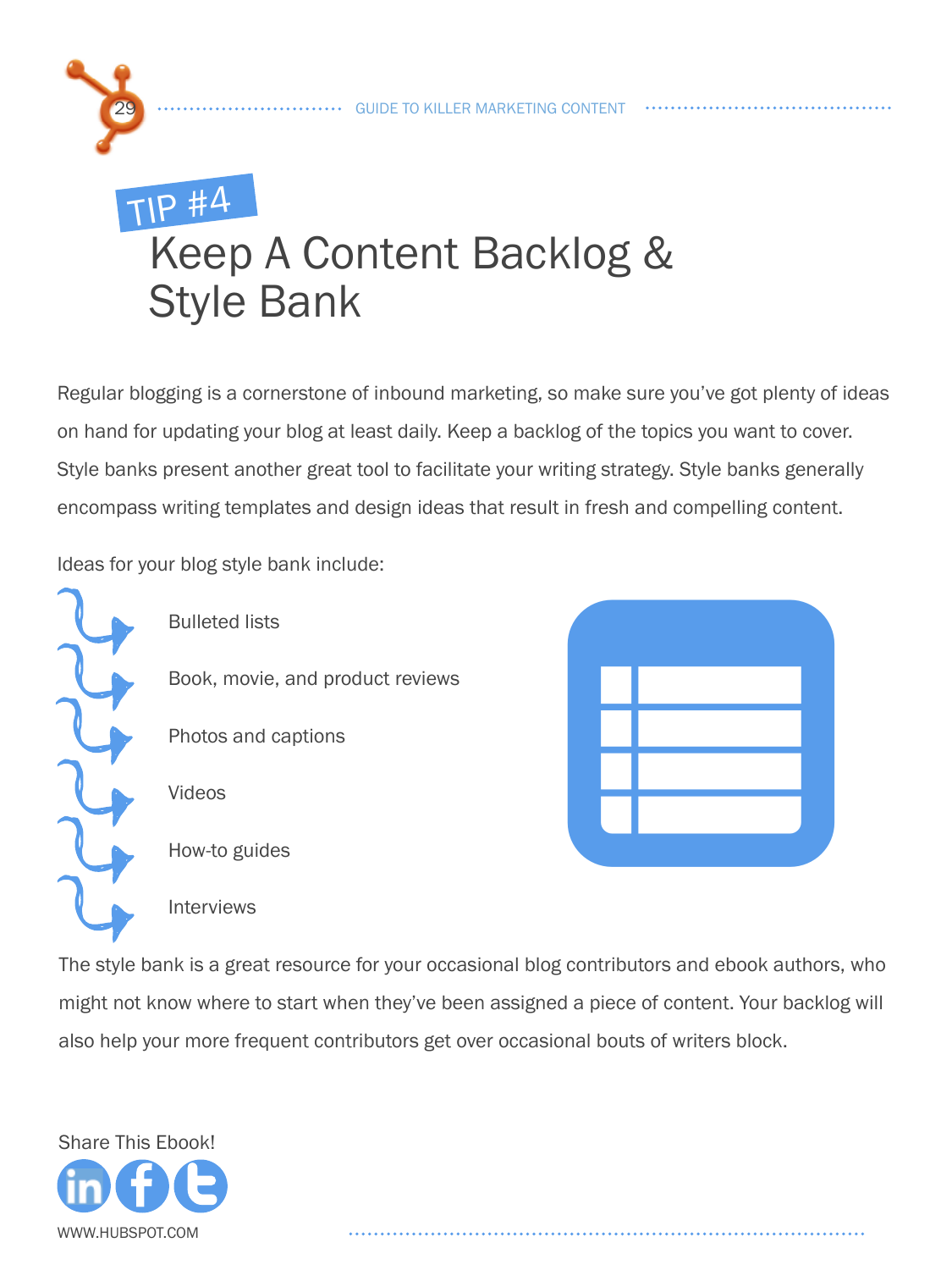#### GUIDE TO KILLER MARKETING CONTENT

### **IP #5** Repurpose Content

Almost every piece of content you create can be adapted, reused, modified and republished in another format. Make a habit of finding multiple ways to package and distribute the same information in different formats.

Here are a few ideas:

30



Combine text from an old whitepaper with new videos to create a video (multimedia) ebook.

Turn videos into blog posts and ebooks. Each video can form the basis of a new blog post that includes a link to the video along with examples and takeaways.



Use webinar questions and comments to create a new ebook. Once the webinar is over, you can compile the most interesting or commonly asked questions from the audience with answers from your team for a nice piece of content that directly addresses your prospects' pain points.

Share all company presentations in multiple formats. Post the slides on [SlideShare](http://www.slideshare.net/hubspot), upload a video of the speech on YouTube, and create a series of blog posts that dive into specific points discussed during the presentation.

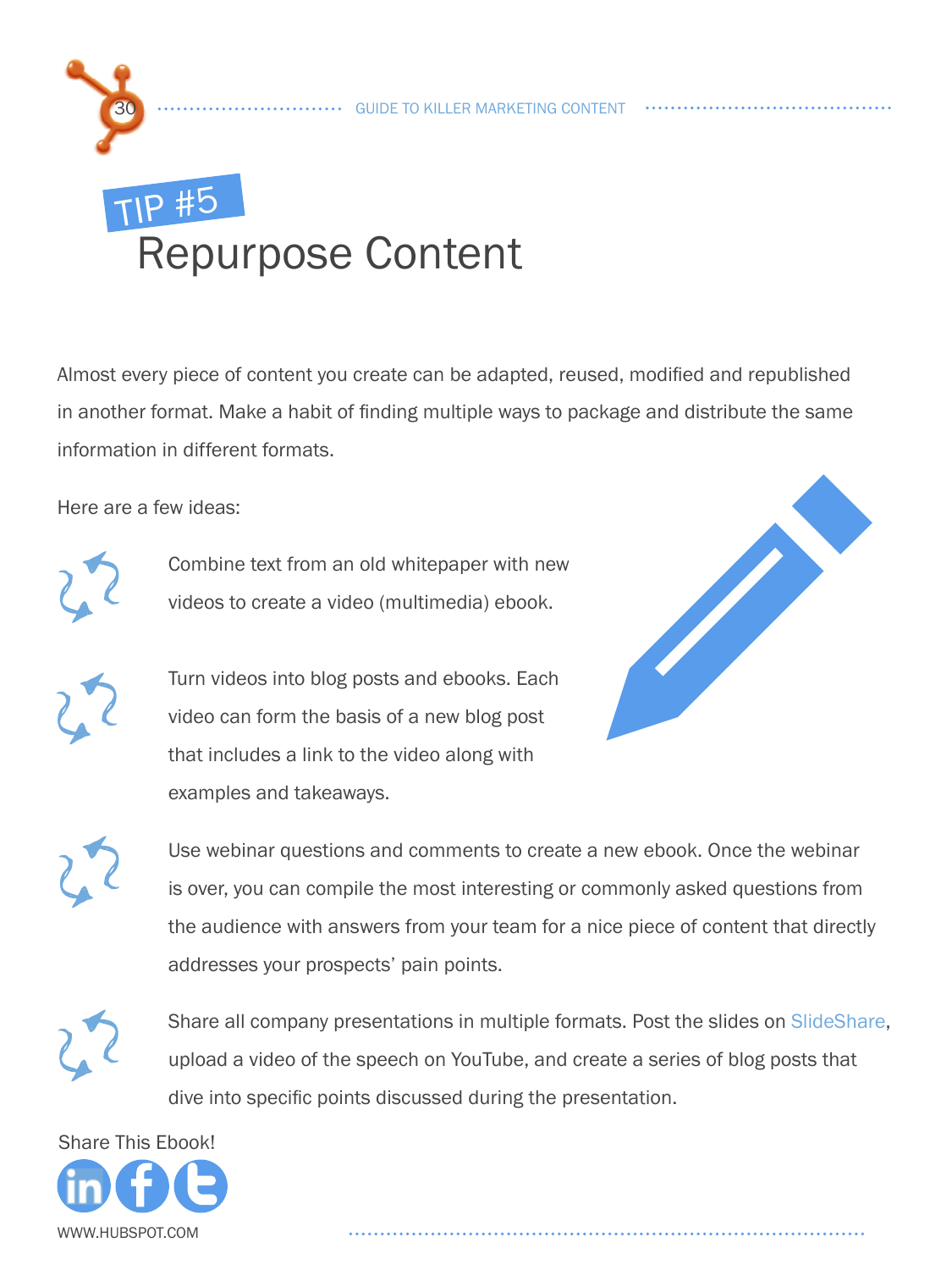## TIp #6 Take Your Video Camera Everywhere

Creating video content doesn't have to be a big production process. It's easy to shoot new videos if you always carry an iPhone or another pocket-sized device on hand.

Here are a couple simple video ideas:



31

If you see a question on Twitter that someone from your company can answer, film their response and tweet a link to the video.

Always bring a camera to trade shows or other industry events and shoot short clips, such as interviews with compelling industry experts or audience surveys. A simple premise, such as asking ten people to share the coolest thing they saw or learned at the trade show, can be edited into a great video blog post.



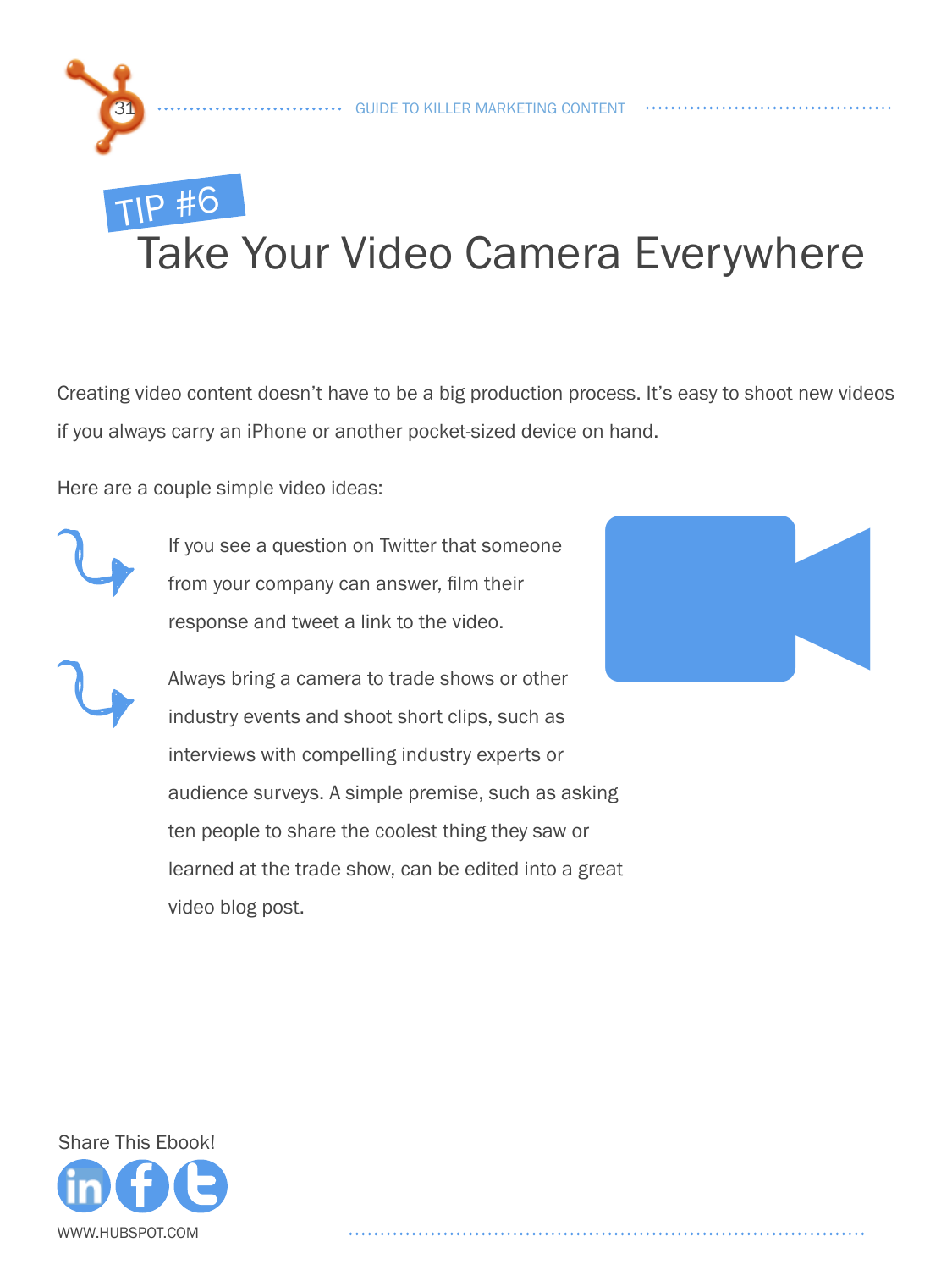

#### TIp #7 Write Annual and "Best-Of" Features

Round-ups, reviews, and look-backs are classic techniques that magazine publishers use to fill their pages – especially at the end of the year or during summer doldrums.

Find places in your own editorial calendar for features, such as:

A compilation of your most popular blog posts for a "best-of" ebook each December.

A list of top products of the year for a retail niche.

A "summer reading" list of great business books for a B2B audience.



Such topics are easy to put together and will most likely appeal to a broader audience. Try to think of some creative and fun lists to put together as that will help you stand out from the rest of the marketing campaigns during a very busy sales period.

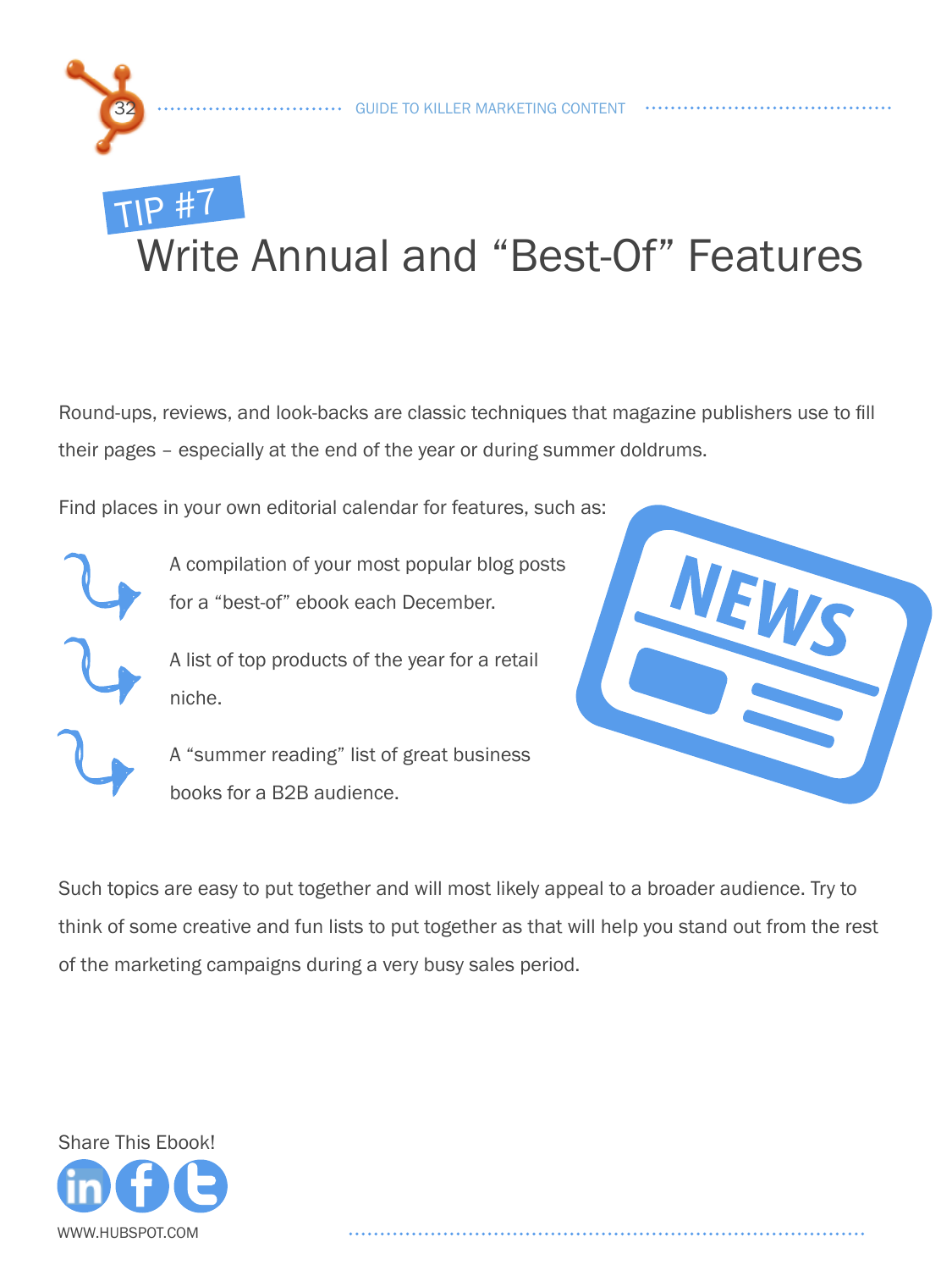## TIp #8 Conduct Original Research

Customers, prospects, bloggers, and reporters covering your industry LOVE new data. Find ways that you can mine your recent sales information or your audience for unique new research about your niche.

For example, the online luggage retailer [Suitcase.com](http://www.suitcase.com/) created a Consumer Luggage Report by surveying its customers about their luggage preferences. "People responded very quickly to us and told us what they are looking for," said John Ebb, the company's CEO. Traffic to the Suitcase. com's blog jumped five times after the report was published, according to a MarketingSherpa case study.

GUIDE TO KILLER MARKETING CONTENT

Suitcase.com is a HubSpot customer, making it easy for the company to create landing pages, promot[e content and track r](www.hubspot.com/products/?source=ebooks-ctas)esults Suitcase.com is a HubS[p](www.hubspot.com/products/demo/?source=ebooks-ctas)ot customer, making it easy for the<br>company to create landing pages, promote content and track results<br>in one place. See more information about <u>HubSpot's software</u>.

SurveyMonkey and SurveyGizmo make it easy to conduct online surveys of your audience. But if you don't want to create a survey, you can look at sales data for interesting trends about your marketplace, such as your top selling products, the geographic distribution of your customers, customer shopping habits (time of day, day of the week, etc.), or demographic breakdown of your customers.



33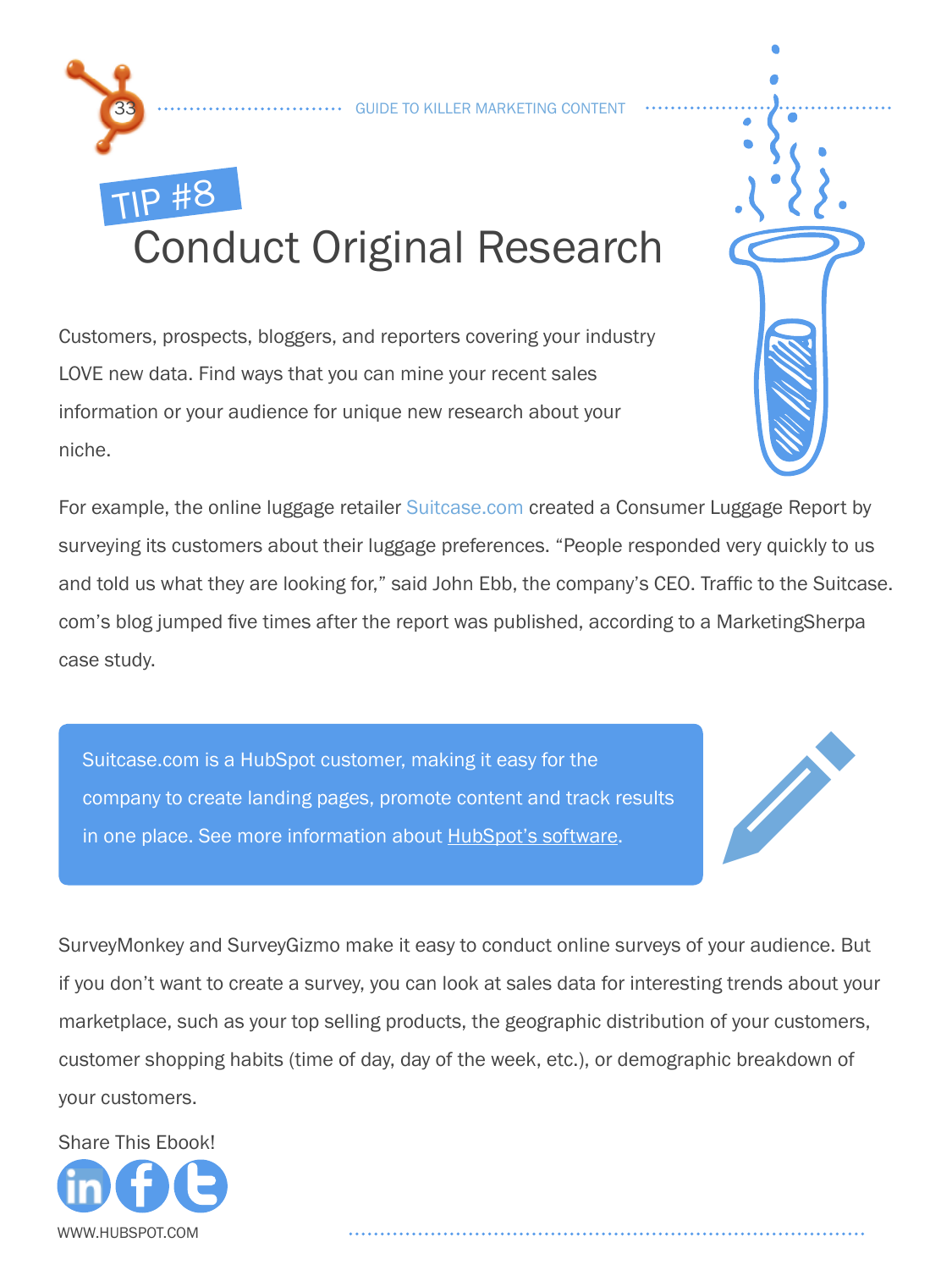

#### TIp #9 Look Beyond Your Industry & Audience

Being relevant doesn't mean you can only write about your niche. In fact, looking beyond your niche and making useful connections between seemingly unrelated things is often the inspiration for fun, eye-opening content.

Social media researcher Dan Zarrella calls this concept "combined relevance," and recommends it as a way to create content that gets noticed and goes viral. After all, your customers and prospects have a lot of different interests, so when you offer something that features two of those interests in a surprising way, you've got a good chance of really connecting with the people who care about both of those things.

Keep your eyes open for combined relevance examples wherever you go. A terrible experience with an airline after a canceled flight could spark a blog post about the importance of customer service. A popular movie might inspire you to compare the characters to products that your business sells. If the coach of your favorite football team makes a terrible decision, mull over how that scenario applies to business management.



The possibilities are endless once you get used to looking at the world as fuel for marketing content.

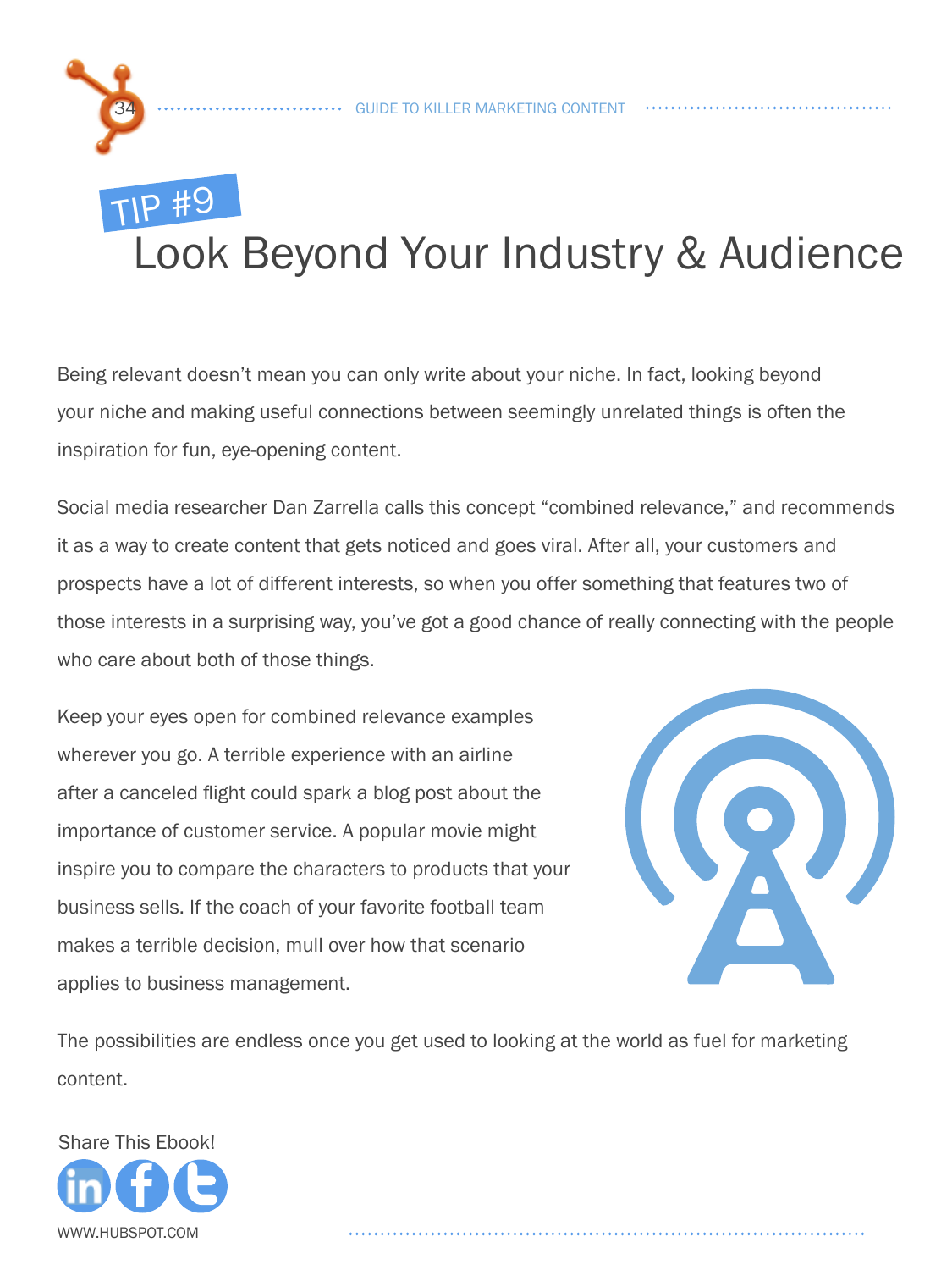## TIp #10 Keep A List of Evergreen Content

Not everything has to be pegged to a major news story, hot new trend, or the latest buzz on social media. In fact, sometimes it feels like you can't find anything hot or new to write about.

At these times, it's helpful to turn to your evergreen content. Evergreen content covers topics that are always interesting to your audience regardless of seasonal trends, economic conditions, or other external factors. For instance, some evergreen topics include:

l

35

Ideas for saving time or money

Personal health and fitness advice

How-to articles that address universal problems for your audience

Inspirational articles

Evergreen topics not only help you fill holes in your calendar, but they are an extremely valuable asset for inbound marketing. Thanks to their evergreen nature, this type of content can continue to drive traffic to your site for months or even years -- as long as there's an audience out there searching for the kind of advice you're sharing.

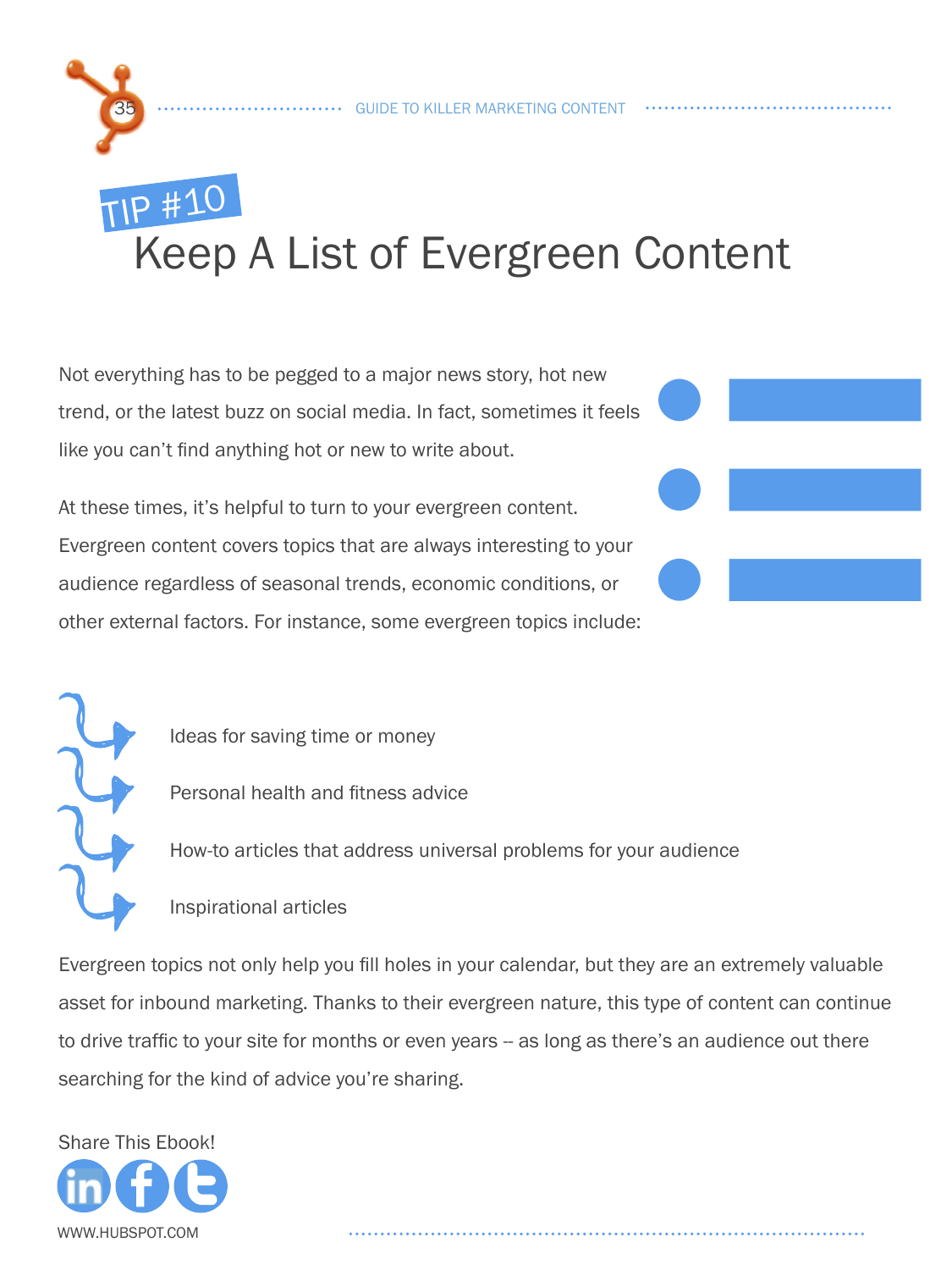# <span id="page-35-0"></span>conclusion **& ADDITIONAL** resources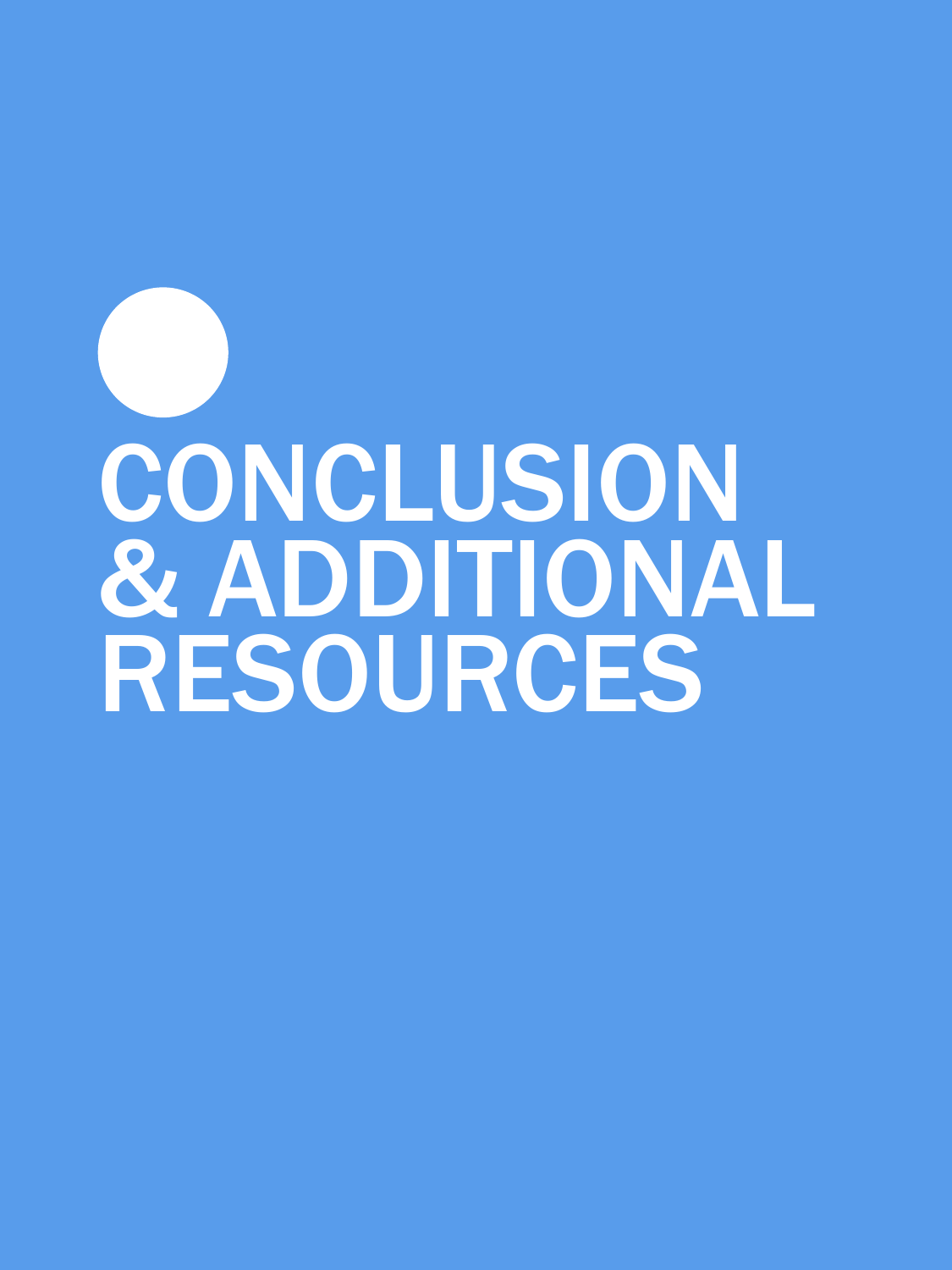

Now you should be all set to start developing your strategy and cranking out some killer content. Just remember the important points we covered:

> Use [behavioral](www.hubspot.com/products/analytics/?source=ebooks-ctas) and demographic information about your prospects to develop buyer personas based on their interests and needs, then target your content accordingly.

Before you start creating new content, conduct an audit of your existing content to identify the topics and personas you should focus on and set up guidelines for new content.

Map your content to the buying cycle of your customers to ensure that you're creating content that works best for your readers based on which stage they are in.

Create an editorial calendar to build a detailed schedule for creating and publishing content.

Find new ways to come up with creative content topics that are relevant,

helpful, and fun for your readers, and keep a backlog of these ideas so you always have some on hand when you're ready to create new content.



Of course, content alone can't generate inbound marketing success. The pieces you create have to fit into an overall strategy of SEO, social media engagement, lead nurturing, measurement, and optimization. But with a well-defined content strategy, a detailed editorial calendar, and a good topic backlog, you'll be publishing content like a pro and be on well on your way to becoming a more effective marketer.

www.Hubspot.com Share This Ebook!